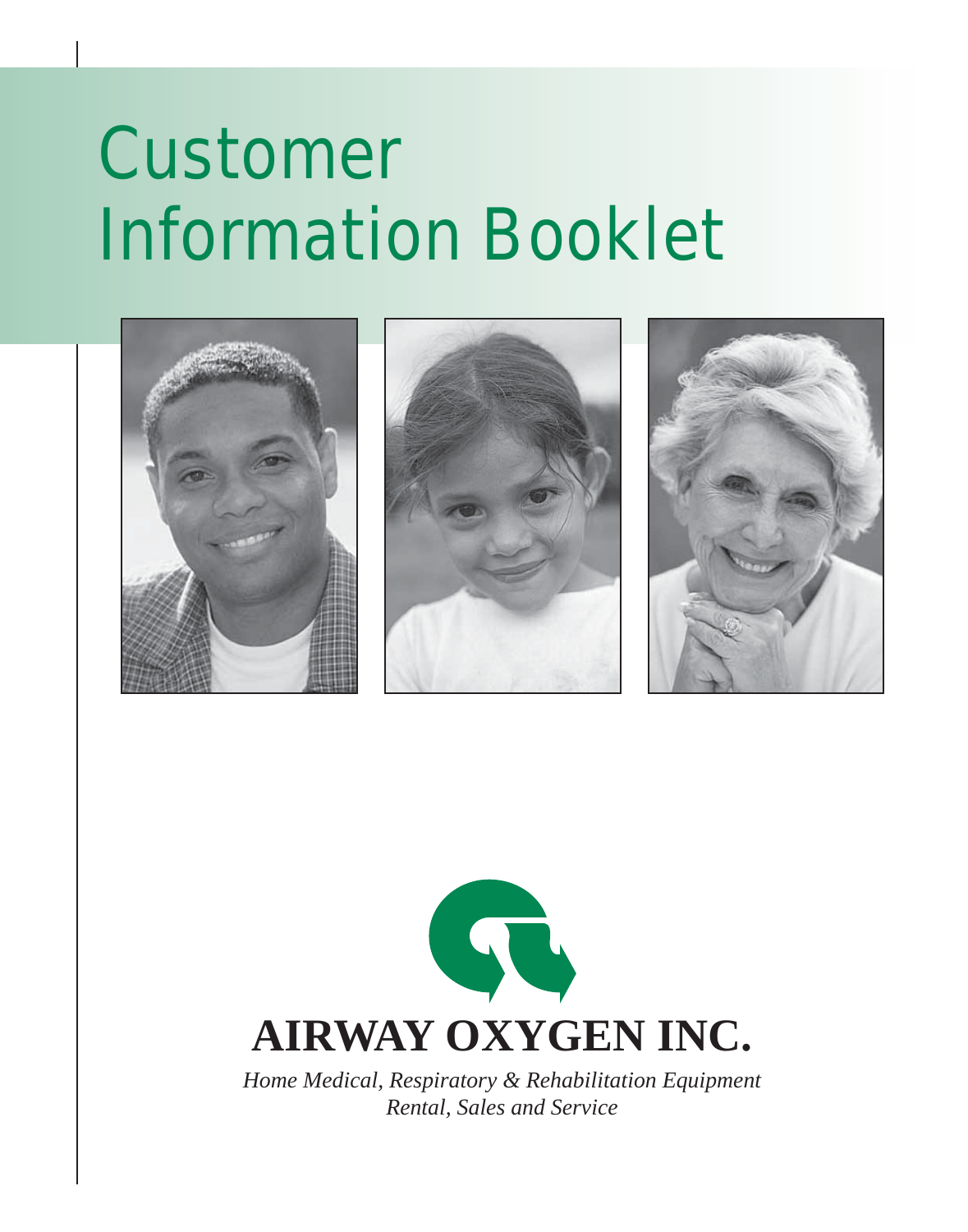Our Mission and Vision

*The cornerstone of our mission statement is the belief that we can have a positive impact on our customers' lives through high quality products and uncompromising service. We take great pride in the reputation of our company and in the quality and integrity of our people. Our commitment to this vision will set the standards against which our competitors will be judged.*

# Airway Oxygen offers a wide variety of durable medical equipment including:

- Aids for Daily Living
- Ambulatory Aids (Adult & Pediatric)
- Bath Safety Items
- Blood Pressure Monitors
- Breast Pumps & Accessories
- Enteral Therapy Supplies
- Gastric Suction Equipment
- Hospital Beds & Accessories
- Incontinence Supplies
- Infant Apnea Monitors
- Nebulizer / Compressors
- Ostomy Management
- Oxygen Therapy
- Phototherapy
- Post Mastectomy Products
- Power Chairs
- Power Lift Chairs
- Respiratory Aids
- Seating and Positioning Aids
- **Scooters**
- Sleep Therapy (CPAP & BiPap)
- Sports & Recreation Equipment
- Support Stockings
- Transfer Aids
- Ventilators
- Wheelchairs: Adult & Pediatric
- Wound Dressings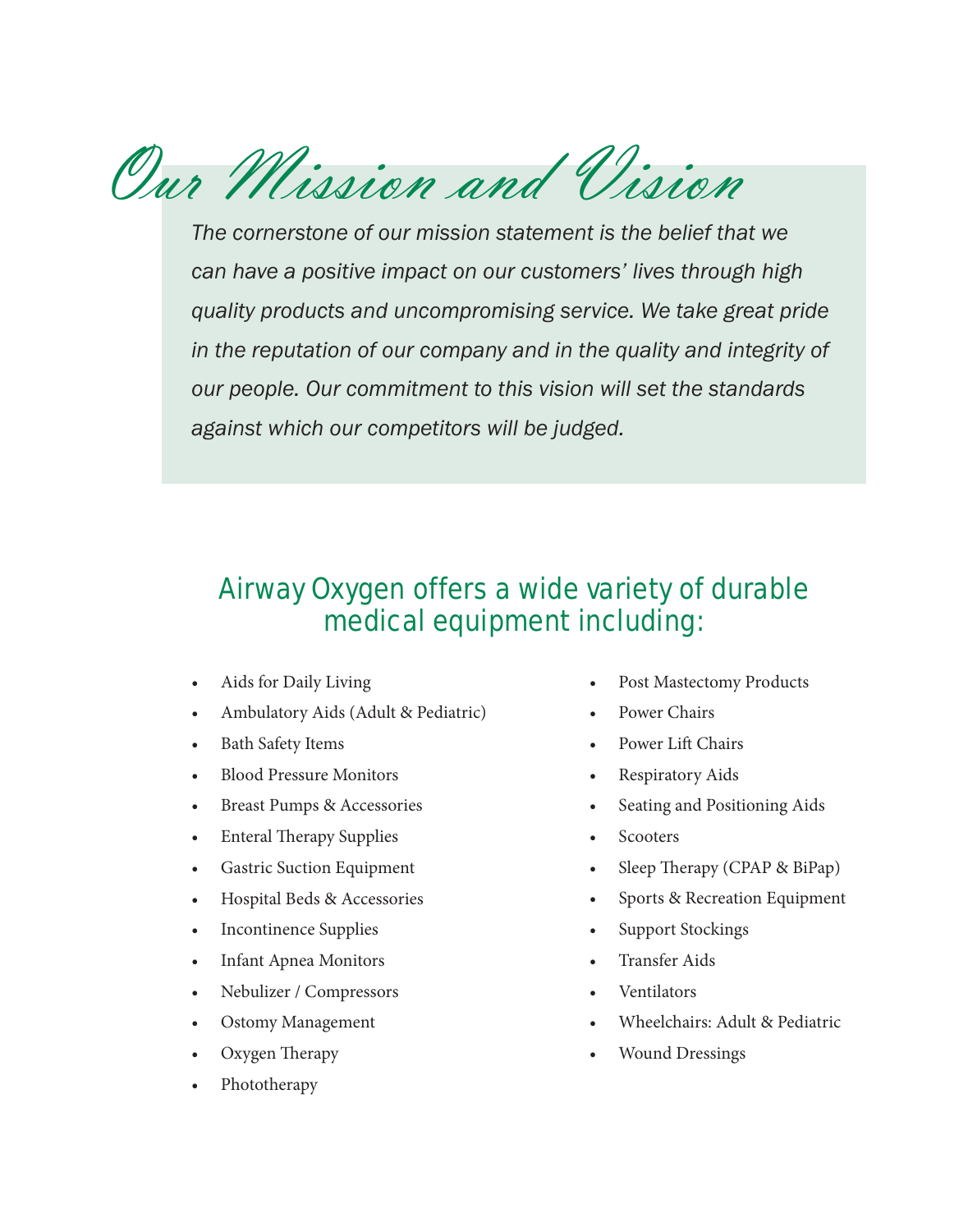# We Value Your Opinion! CUSTOMER SATISFACTION SURVEY

At Airway Oxygen Inc., we are committed to providing you with top quality products and service. Because you, the customer, are the most important part of our business, we value your opinion. Your input will help us identify areas in which we can improve services and better meet your needs in the future. Please take a few moments to share your thoughts and ideas with us. We greatly appreciate your promptness in returning this survey.

|                                                                  |                                                                                                                     |                      | $\odot$                                              |                | RATING                     |      | ☺              |          |
|------------------------------------------------------------------|---------------------------------------------------------------------------------------------------------------------|----------------------|------------------------------------------------------|----------------|----------------------------|------|----------------|----------|
| Date:                                                            |                                                                                                                     |                      | Excellent Good Average                               |                |                            | Fair | Poor           | N/A      |
|                                                                  |                                                                                                                     |                      | 5                                                    | 4              | 3                          | 2    | 1              |          |
| 1.                                                               | The equipment and/or supplies were<br>delivered at the agreed upon time.                                            |                      | ப                                                    | ப              | ப                          | ப    | ப              | ப        |
| The equipment and/or supplies were<br>2.<br>clean when received. |                                                                                                                     | ப                    | ப                                                    | ப              | ப                          | ப    | ப              |          |
| 3.                                                               | The equipment operates properly.                                                                                    |                      | ப                                                    | ப              | ப                          | ப    | ப              | ப        |
| 4.                                                               | Adequate instructions were provided<br>for the safe use of the equipment.                                           |                      | ш                                                    | - 1            | ப                          | l 1  | ப              | $\sqcup$ |
| 5.                                                               | Our staff was courteous and helpful.                                                                                |                      | l 1                                                  | H              | H                          | H    | ப              | ப        |
| 6.                                                               | Our response to your questions,<br>problems, and concerns was timely.                                               |                      | ப                                                    | $\Box$         | ப                          | ப    | ப              | ப        |
| 7.                                                               | Our business practices allow easy and<br>understandable access to equipment,<br>supplies, services and information. |                      | ப                                                    | l 1            | l 1                        | ப    | ப              | l 1      |
| 8.                                                               | Overall, the services I received were<br>to my satisfaction.                                                        |                      | ப                                                    | $\blacksquare$ | $\Box$                     | ப    | ப              | $\Box$   |
| 9.                                                               | The service(s) I received met my<br>healthcare needs.                                                               |                      | l I                                                  |                | - 1                        |      | <b>1</b>       |          |
|                                                                  | 10. I would recommend Airway Oxygen Inc.<br>to my family and friends.                                               |                      | □                                                    | H              | n                          | l 1  | $\blacksquare$ | - 1      |
|                                                                  |                                                                                                                     |                      |                                                      |                |                            |      |                |          |
|                                                                  |                                                                                                                     |                      |                                                      |                |                            |      |                |          |
|                                                                  | How did you hear about                                                                                              | $\Box$ Doctor        |                                                      |                | Hospital Discharge Planner |      |                |          |
|                                                                  | Airway Oxygen Inc.?                                                                                                 | $\Box$ Family/Friend |                                                      | <b>Radio</b>   |                            |      |                |          |
|                                                                  |                                                                                                                     |                      | $\Box$ Insurance                                     |                | $\Box$ Internet            |      |                |          |
|                                                                  |                                                                                                                     |                      | $\Box$ Saw Your Truck $\Box$ Other                   |                |                            |      |                |          |
|                                                                  | <b>OPTIONAL:</b>                                                                                                    |                      |                                                      |                |                            |      |                |          |
|                                                                  |                                                                                                                     |                      |                                                      |                |                            |      |                |          |
|                                                                  |                                                                                                                     |                      |                                                      |                |                            |      |                |          |
|                                                                  |                                                                                                                     |                      | <b>AIRWAY OXYGEN INC.</b>                            |                |                            |      |                |          |
|                                                                  |                                                                                                                     |                      | Home Medical, Respiratory & Rehabilitation Equipment |                |                            |      |                |          |
|                                                                  |                                                                                                                     |                      | Rental, Sales and Service                            |                |                            |      |                |          |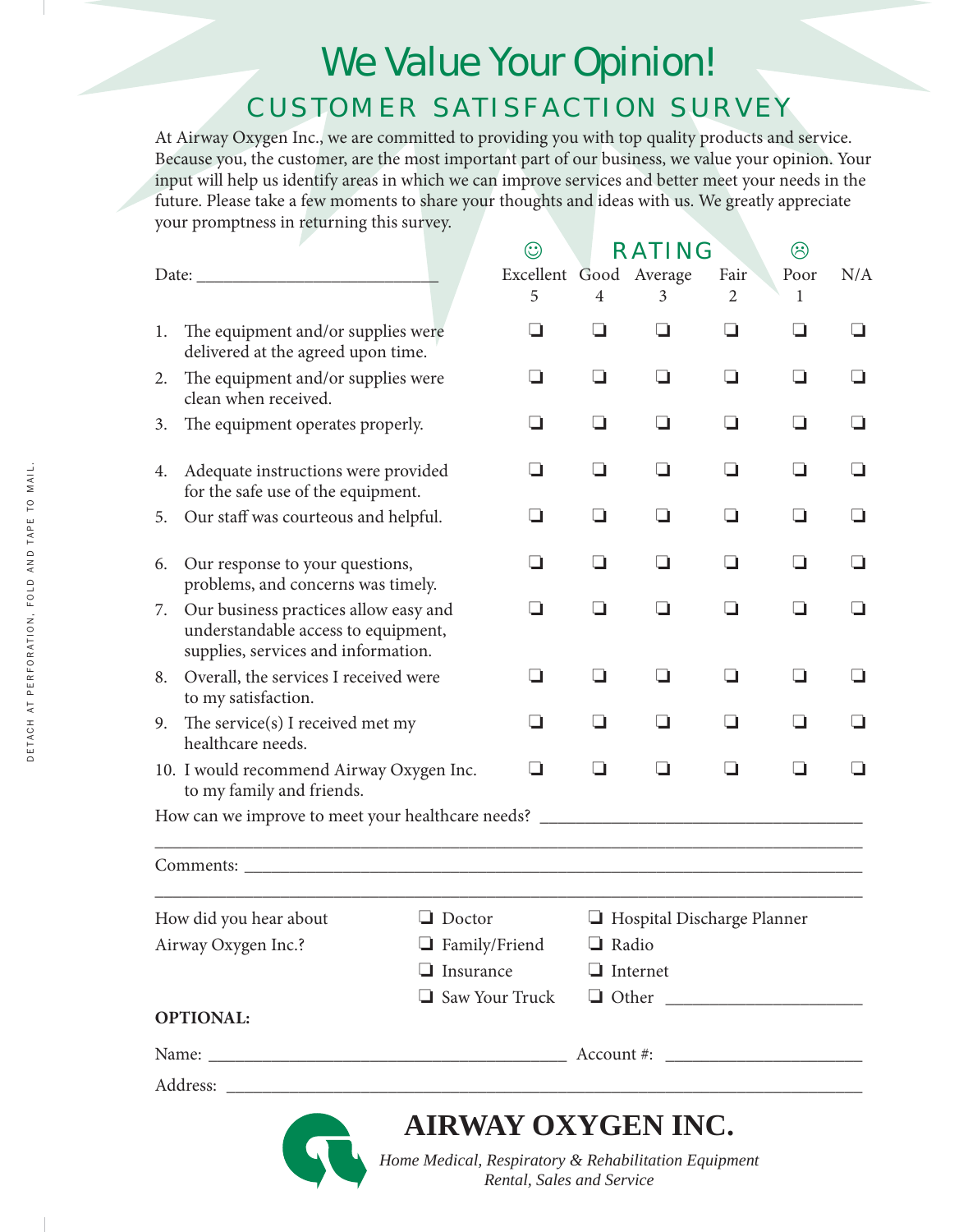



# BUSINESS REPLY MAIL<br>FIRST CLASS MAIL<br>PERMIT NO. 4523

GRAND RAPIDS, MI

POSTAGE WILL BE PAID BY ADDRESSEE

AIRWAY OXYGEN INC PO BOX 9950 WYOMING MI 49519-9918

hhallahaddoodllahabdahamillahabdal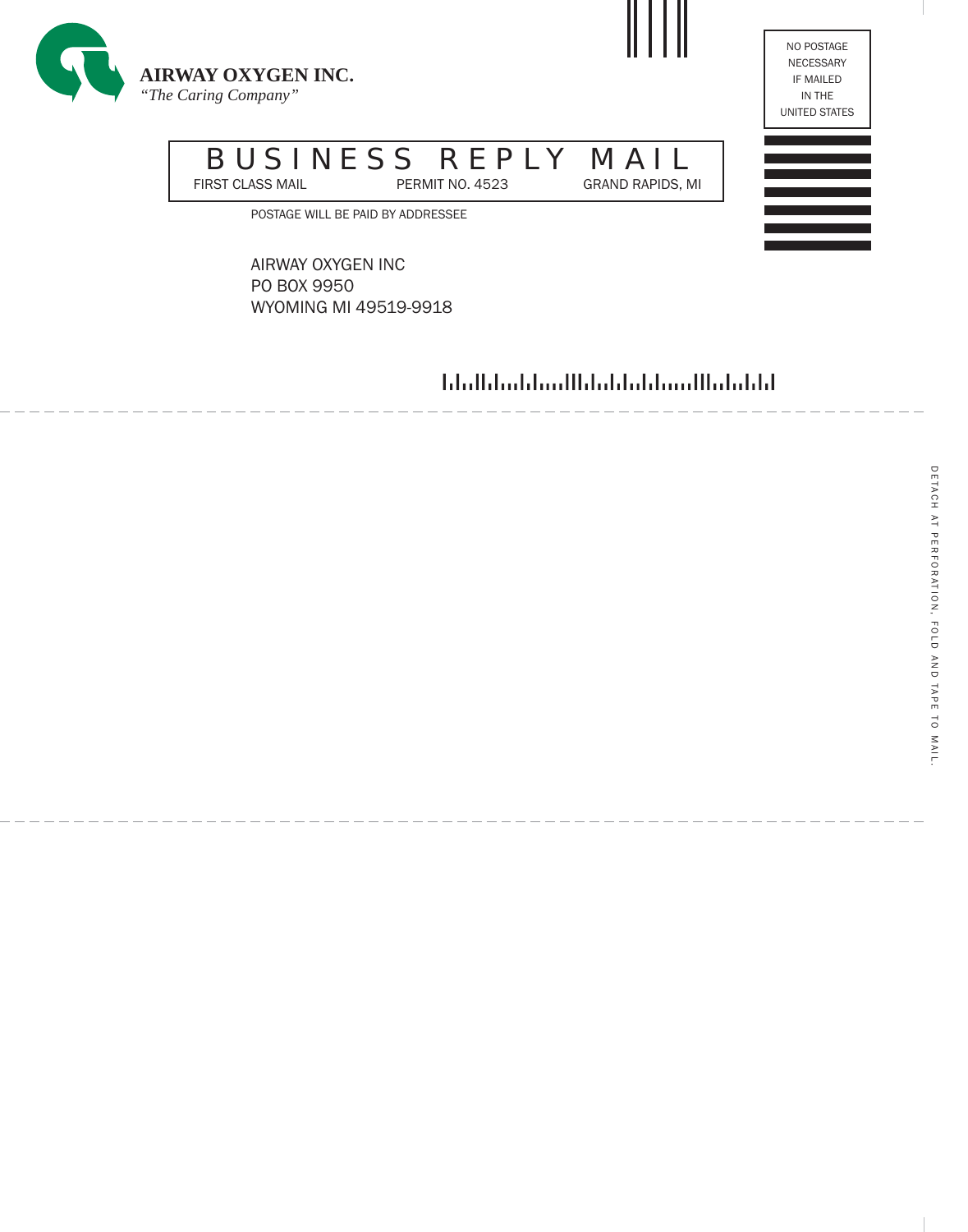Welcome...

Thank you for choosing our company to provide you with your Home Medical Equipment needs. Airway Oxygen Inc. is a family owned, community based home medical equipment supplier who has been the leader in providing excellence in quality and personalized service to the members of the community for over 50 years.

This booklet provides you with information related to the equipment services we are providing to you. Specifically, this booklet includes the following:

# For Our Oxygen and Respiratory Therapy Customers

| • Oxygen Information $\dots\dots\dots\dots\dots\dots\dots\dots\dots\dots\dots\dots\dots\dots 24$ |
|--------------------------------------------------------------------------------------------------|
|                                                                                                  |
|                                                                                                  |
|                                                                                                  |

For information on specific services and products, please contact your local representative who will gladly provide assistance. Refer to the back cover of this booklet for a location nearest you.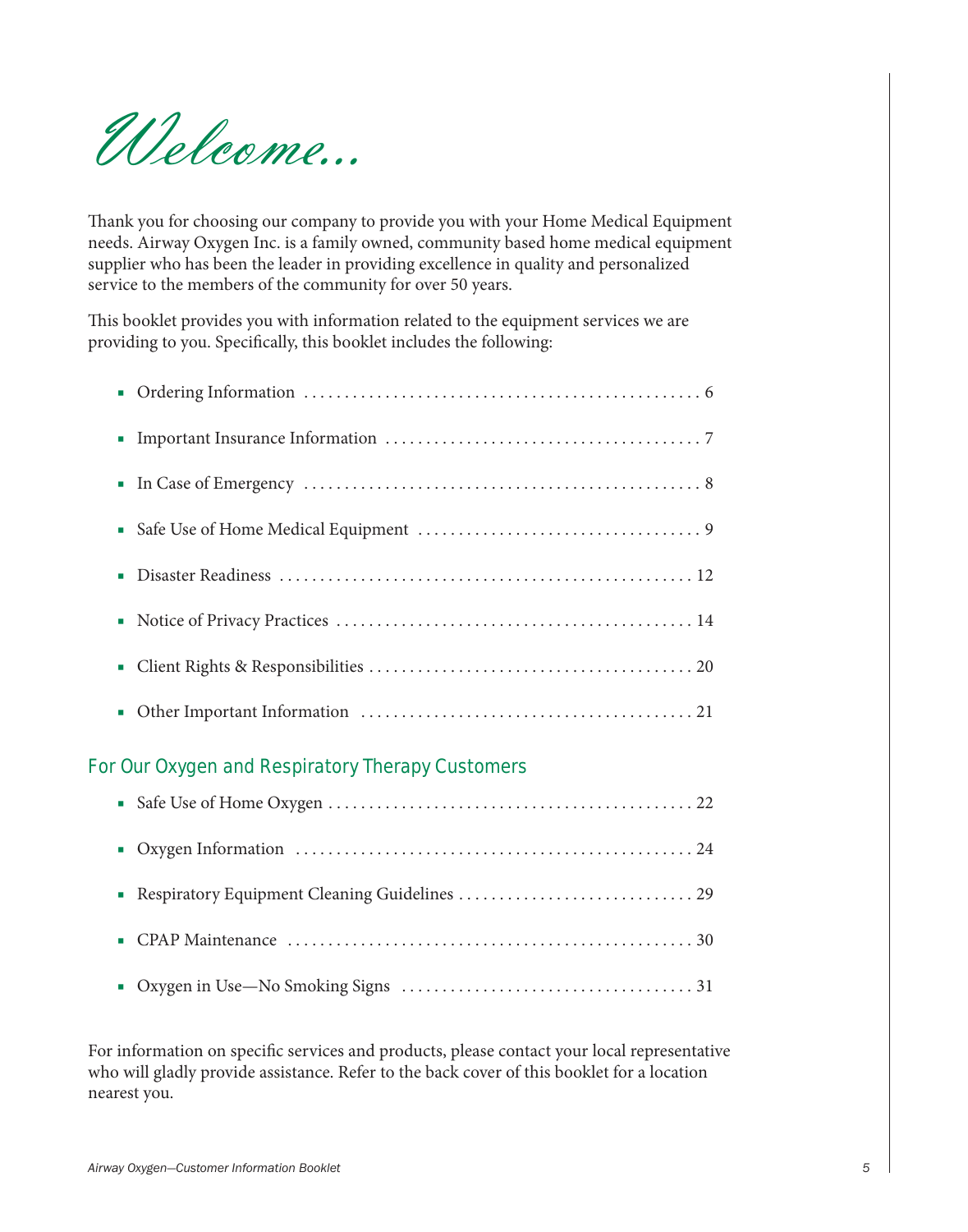# Placing an Order

To place an order, call our Customer Service Department at your nearest Airway Oxygen location. For phone numbers, refer to the back cover of this booklet. It is important that you do not wait until you are completely out of supplies before you call to reorder. We suggest you keep at least one week of supplies on hand at all times. Please call during our normal business hours of 8:00 AM – 5:00 PM. We will always attempt to meet your needs in an emergency situation if necessary.

# Billing Questions

If you have a question about your bill, please contact our Corporate Billing office in Grand Rapids at 1-800-632-0730 during regular business hours.

# After Hours information

Airway Oxygen's normal business hours are Monday through Friday, 8:00 am – 5:00 pm. Locations with additional hours are identified on the back of this booklet.

We realize that health care needs are not limited to specific hours and days. For this reason, Airway Oxygen has staff available on call at all times for emergency situations and for after hours set-ups of medical equipment.

To access our on-call service, contact the phone number for the location nearest you. Airway Oxygen locations are listed on the back of this booklet. Your call will be routed to an answering service, who will ask for your name, address, phone number where you can be reached, and the nature of your emergency. The service will then contact the appropriate staff person on call. You should expect a call back within approximately 20 minutes of placing your call.

# Delivery of Supplies and Equipment

Airway Oxygen uses 4 methods to deliver supplies and equipment to customers: Airway Oxygen delivery vehicles, United Parcel Service, (or local courier service, in Grand Rapids), FedEx, and the United States Post Office. When you call in orders for routine supplies, please allow 2-5 business days for delivery.

For oxygen deliveries, Airway Oxygen has established routes on specific days. You can help us deliver efficiently by planning your oxygen deliveries for the day our vehicles are in your area.

Our goal is to make delivery of supplies as convenient as possible for you. Please advise us of any alternate address that may be used if it is more convenient for you (Ex: workplace, vacation home, relatives' address, etc).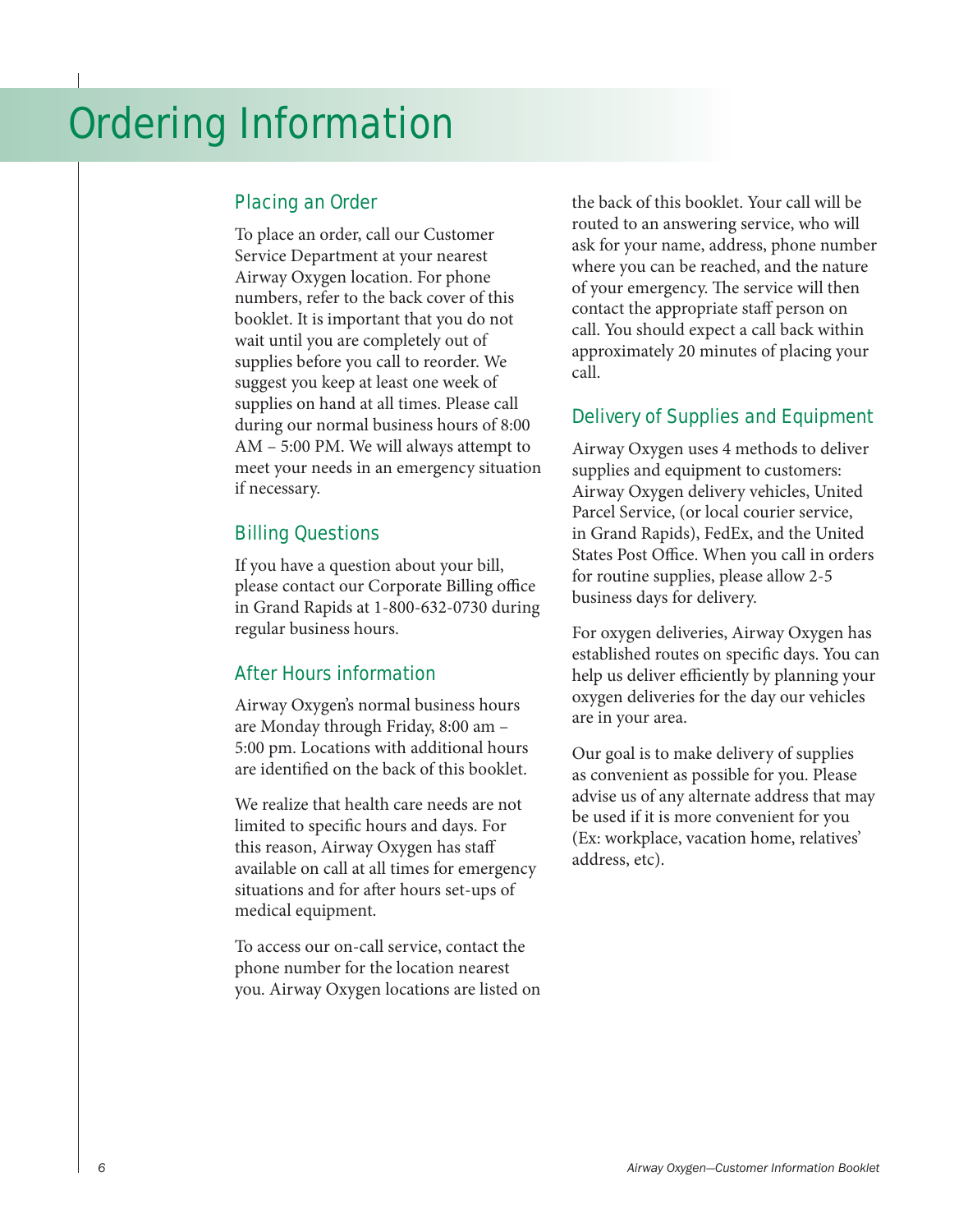# Important Insurance Information

Airway Oxygen will bill your insurance company based on the information we receive at the time of your first order. Should you want to verify what insurance we have billed, contact our billing office at 616-247-3900 or 1-800- 632-0730. If you have a question about your policy coverage, please contact your insurance company directly.

Should your insurance coverage change during the time you are receiving equipment or supplies, you are responsible for informing Airway Oxygen immediately. Failure to do this could result in a charge directly to you, as many insurance companies require authorization prior to billing.

**Billing your insurance is not a guarantee of payment. If for some unforeseen reason your insurance company does not cover the equipment and/or supplies, or we cannot bill your insurance due to inaccurate or insufficient information, you will be billed directly. All co-payments, deductibles and items not covered by your insurance will be collected at time of service.**

If your insurance company sends you payment for a claim submitted by Airway Oxygen, you are responsible for remitting the payment to Airway Oxygen.

# Additional Information for Medicare **Beneficiaries**

Medicare pays 80% of the allowable charges for approved medical equipment after deductibles have been met. Items may be either a capped rental or an inexpensive and routinely purchased item.

# **For Capped Rental Items**

- Medicare will pay a monthly rental fee for a period not to exceed 13 months, after which ownership of the equipment is transferred to the Medicare beneficiary.
- After ownership of the equipment is transferred to the Medicare beneficiary, it is the beneficiary's responsibility to arrange for any required equipment service or repair.
- Examples of this type of equipment include: hospital beds, wheelchairs, alternating pressure pads, nebulizers, suction pumps, continuous airway pressure (CPAP) devices, patient lifts and trapeze bars.

## **For Inexpensive or Routinely Purchased Items**

- Equipment in this category can be purchased or rented; however, the total amount paid for monthly rentals cannot exceed the fee schedule purchase amount.
- Examples of this type of equipment include: canes, walkers, crutches, commode chairs, low pressure and positioning equalization pads, seat lift mechanisms, bed side rails.

#### **Warranty**

■ All equipment sold or rented by Airway Oxygen is warrantied by the manufacturer. Airway Oxygen will inform Medicare beneficiaries of the warranty coverage and will honor all warranties under applicable law. We will repair or replace, free of charge, Medicare-covered equipment that is under warranty.

*Inform Airway Oxygen immediately if your insurance coverage changes, as many insurances require authorization prior to billing.*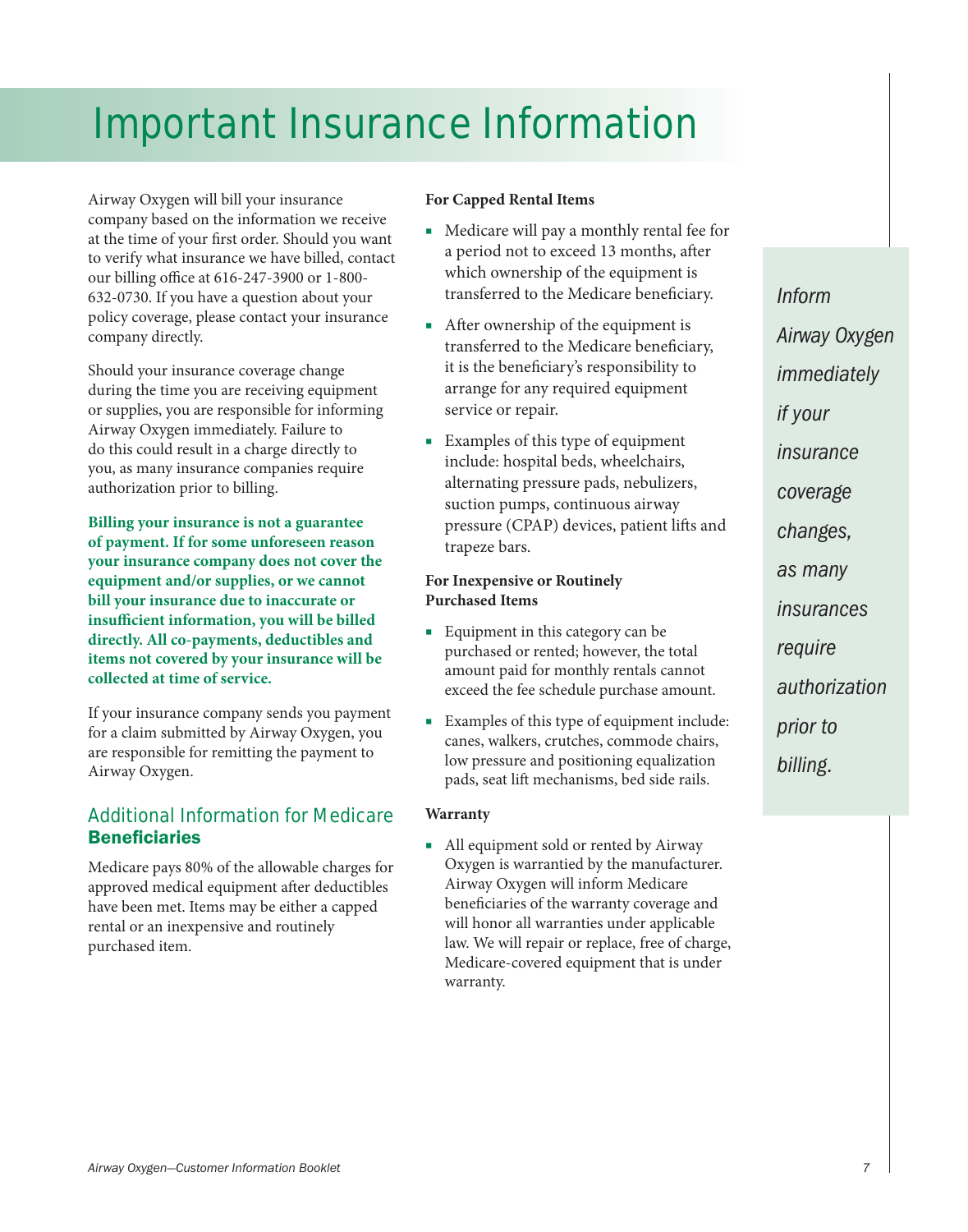# In Case of an Emergency

If you have an emergency related to your equipment, Airway Oxygen has staff on call to meet your emergency needs even outside of our usual business hours. Please feel free to call your local Airway Oxygen location, and our answering service will forward your call to the appropriate person.

# Are You Prepared?

*For routine deliveries, please place your order at least five business days in advance.*

Although we will do our very best to meet your emergency needs, we ask that you have a plan in place should disaster strike and we are unable to meet your needs in a timely manner. Please review the disaster preparedness section of this booklet. Although we supply back-up batteries and equipment for such life support items as oxygen and ventilators, Airway Oxygen does not provide back-up generators for electrical failures. Please consider this for your own personal rental or purchase.

In the event of prolonged, widespread electrical outages and community-wide disasters, Airway Oxygen Inc. will attempt to utilize public service announcements on local radio stations. Please tune in to these local stations:

| Auburn               | WOWO        | A M       | 1190  |
|----------------------|-------------|-----------|-------|
| <b>Benton Harbor</b> | WHFB        | AM        | 1060  |
| Cadillac             | <b>WTCM</b> | FM        | 103.5 |
| Coldwater            | <b>WTVB</b> | AM        | 1590  |
| Fremont              | <b>WGNB</b> | FM        | 93.3  |
| Fort Wayne           | <b>WOWO</b> | AM        | 1190  |
| <b>Grand Rapids</b>  | <b>WOOD</b> | AM        | 1300  |
| <b>Hastings</b>      | WBCH        | AM        | 1220  |
| Holland              | <b>WHTC</b> | AM        | 1450  |
| Kalamazoo            | <b>WKZO</b> | AM        | 590   |
| Lansing              | <b>WJIM</b> | AM        | 1240  |
| Mt. Pleasant         | <b>WZZY</b> | FM        | 104.3 |
| Muskegon             | <b>WMUS</b> | FM        | 107.9 |
| Petoskey             | <b>WLXT</b> | <b>FM</b> | 96    |
| Saginaw              | <b>WSGW</b> | AM        | 790   |
| Springfield          | WBCK        | AM        | 930   |
| <b>Traverse City</b> | WTCM        | FM        | 103.5 |

# **Oxygen**

We provide you with emergency back-up tanks at the time of set up. Most large tanks will provide 2 days of continuous oxygen at 2 liters per minute. We encourage you to use this tank only in emergencies, and notify us if you have used more than half of the tank's contents.

# **Ventilators**

All ventilators are equipped with an internal battery. We also provide an external battery with a charger. In addition, all Life Support Ventilators (in use 24 hours/day) have a back-up ventilator and a manual resuscitation bag. Check the batteries on a regular basis to assure they are fully charged. In the case of a prolonged power outage or major disaster, please have a plan in place in case we cannot reach you. Consider moving to a friend or relative's home who has electrical power, using a back-up generator, or accessing your local hospital's emergency room.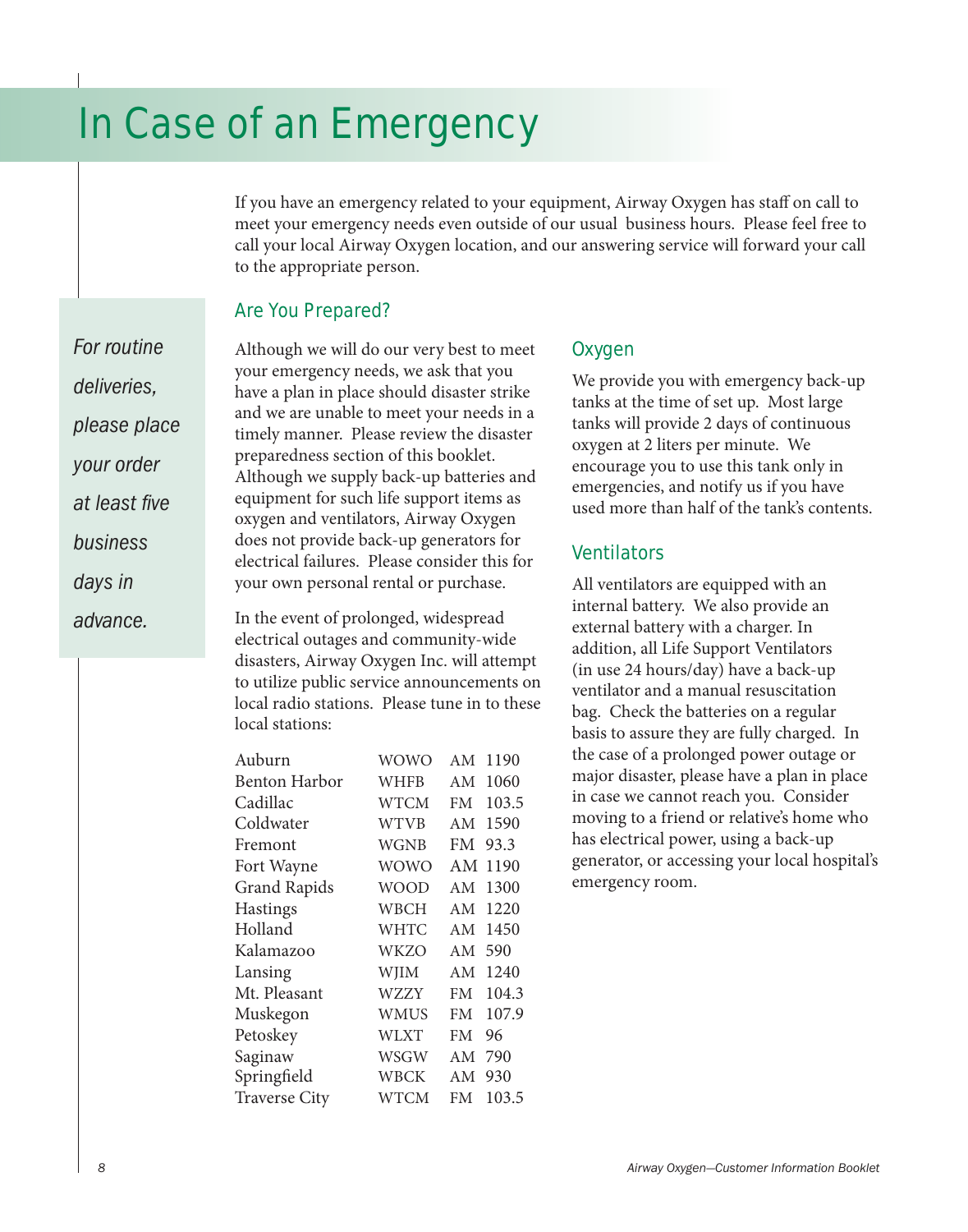# Safe Use of Home Medical Equipment

# Safety in the Bathroom and **Bedroom**

The bathroom tends to be the most dangerous room in a house. Wet surfaces combined with hard surfaces increase the danger of a disabling fall.

By making a few simple modifications, the safety, as well as the accessibility of your bathroom, can be greatly improved.

# **The Floor**

Cover the floor with carpet or with non-slip rugs to prevent falls due to wet, slippery floors. Do not leave towels, wash cloths or clothing on the floor.

# **The Tub or Shower**

Install abrasive, non-slip strips or mats on the bottom of the tub. Have grab bars installed on the walls, use a bath or shower chair and install a hand held shower for greater safety and convenience.

# **The Toilet**

If necessary, install an elevated toilet seat and support frame. This enables you to transfer with greater ease to and from the toilet. Drop-arm commodes are also available for wheelchair or non-ambulatory patients.

# **Medicine Cabinet**

Keep all poisons out of your medicine cabinet! Never guess. Always read medicine labels under adequate lighting before taking that medication. Do not keep old medication. Dispose of it safely.

# **Lighting**

Use a night light in the bathroom to help prevent a fall or other accident due to darkness.

# **Access to Needed Objects**

Position items such as the telephone, light switches, reading materials, within easy reach. If required, always keep a bell or other alarm device not only near the bed, but tied by a string so it cannot be inadvertently dropped.

# **Walking Hazards**

Remove any potential hazards, such as throw rugs, loose carpet, electrical cords, extended tables or chairs, scattered towels or clothing, anything that may cause you to slip or lose balance when walking to and from the bathroom or other rooms in the house.

# **Smoking**

NEVER smoke or use electronic smoking devices (ex. e-cigarettes) in bed, and NEVER smoke or use electronic smoking devices in the presence of oxygen delivery.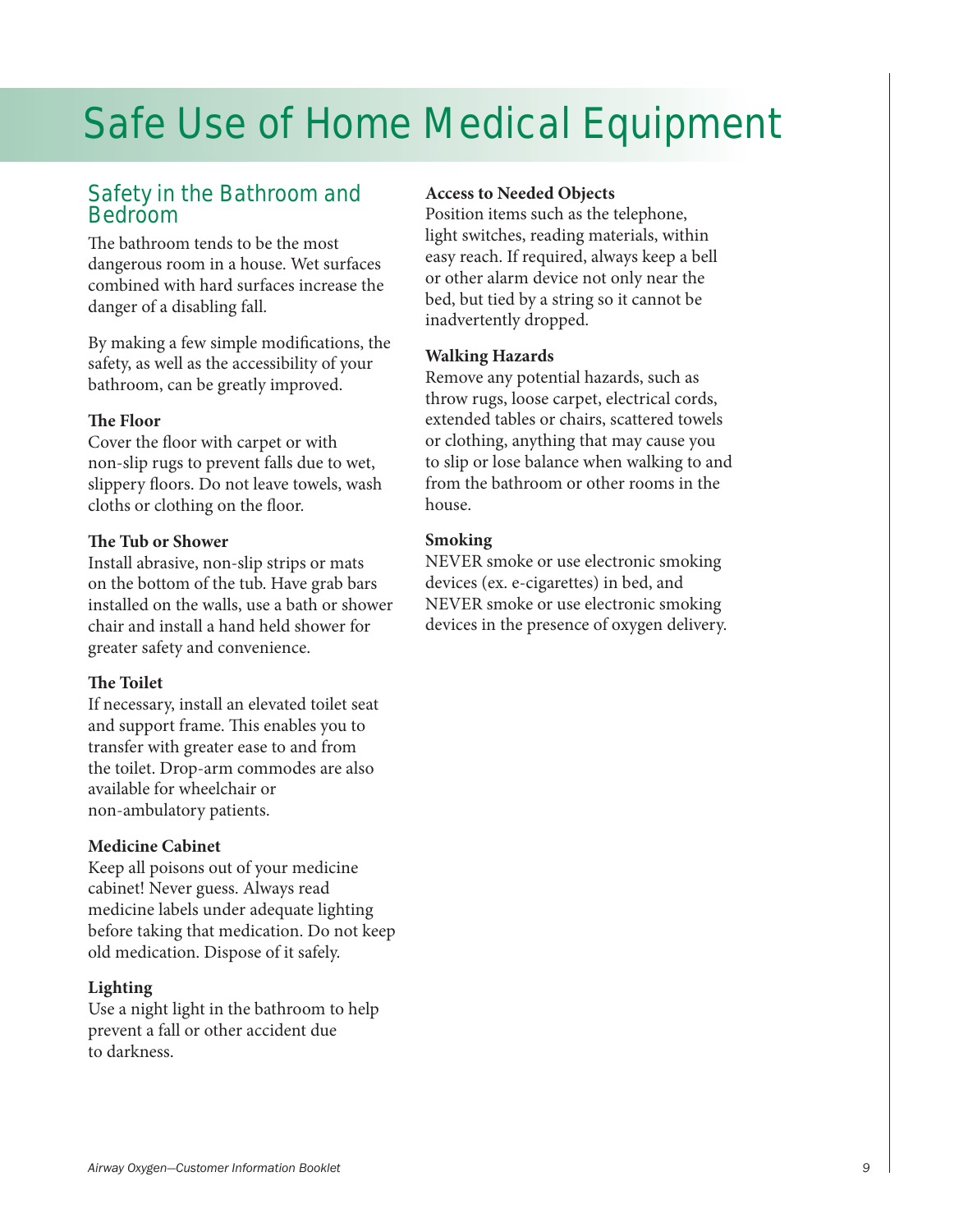### **Hospital Bed**

Use an adjustable hospital bed to allow bedridden patients to change position for comfort. Over bed tables provide a reading, writing or eating surface. Trapeze bars enable the patient to change position, exercise, or assist the patient in moving in or out of bed. Use of side rails protects the patient from possible falls. Side rails should **not** be used for positioning.

### **Commodes**

A variety of bedside commodes are available to assist the patient who is unable to use the bathroom facilities.

## **Patient Lifts**

Lifts provide an easier, safer way to transfer the patient from the bed to a wheelchair or commode. The individual operating the lift should be thoroughly trained.

## **Bed Pressure Prevention**

Bedridden patients are very susceptible to sores created by constant bed pressure. Special flotation mattresses or alternating pressure pads improve comfort and help prevent pressure sores (decubitis ulcers) from forming.

# Safety in the Kitchen

Whether you prepare all, or just some of your meals, simple modifications can be made to your kitchen area that will make it safer and more accessible.

## **Locating Common Use Items**

Those kitchen utensils used most frequently should be stored in locations that require minimal reach. Standing on stools or chairs is dangerous. Also, bending over to enter lower cabinets, can create dizziness that may result in an accidental fall.

#### **Safety Hints**

Keep a fire extinguisher mounted near the stove and have it checked annually.

Wipe up grease, water, or bits of food immediately.

Always use padded mittens on hot pans to prevent burns. Use two hands to lift pans that are heavy or bulky.

Use a reacher to eliminate the need for reaching or stretching.

# Stairway Safety

The most serious fall-related accidents in the home occur on stairways.

Provide a strong, secure handrail for stairways of three or more steps.

Cover each step with a non-slip surface (abrasive strips or carpeting), securely fastened.

Do not use small or loose rugs at the head or foot of a stairway.

Keep stairways free of clutter to prevent tripping.

Have adequate lighting on the stairway, controllable from both ends.

NOTE: Should stairways become an insurmountable problem, you may consider an electric stair lift to be installed to move you safely and comfortably up and down indoor stairs.

#### **Outdoor Steps**

Use handrails, non-slip surfaces, and adequate lighting for outdoor steps. Remember to keep outdoor steps and sidewalks free of snow and ice.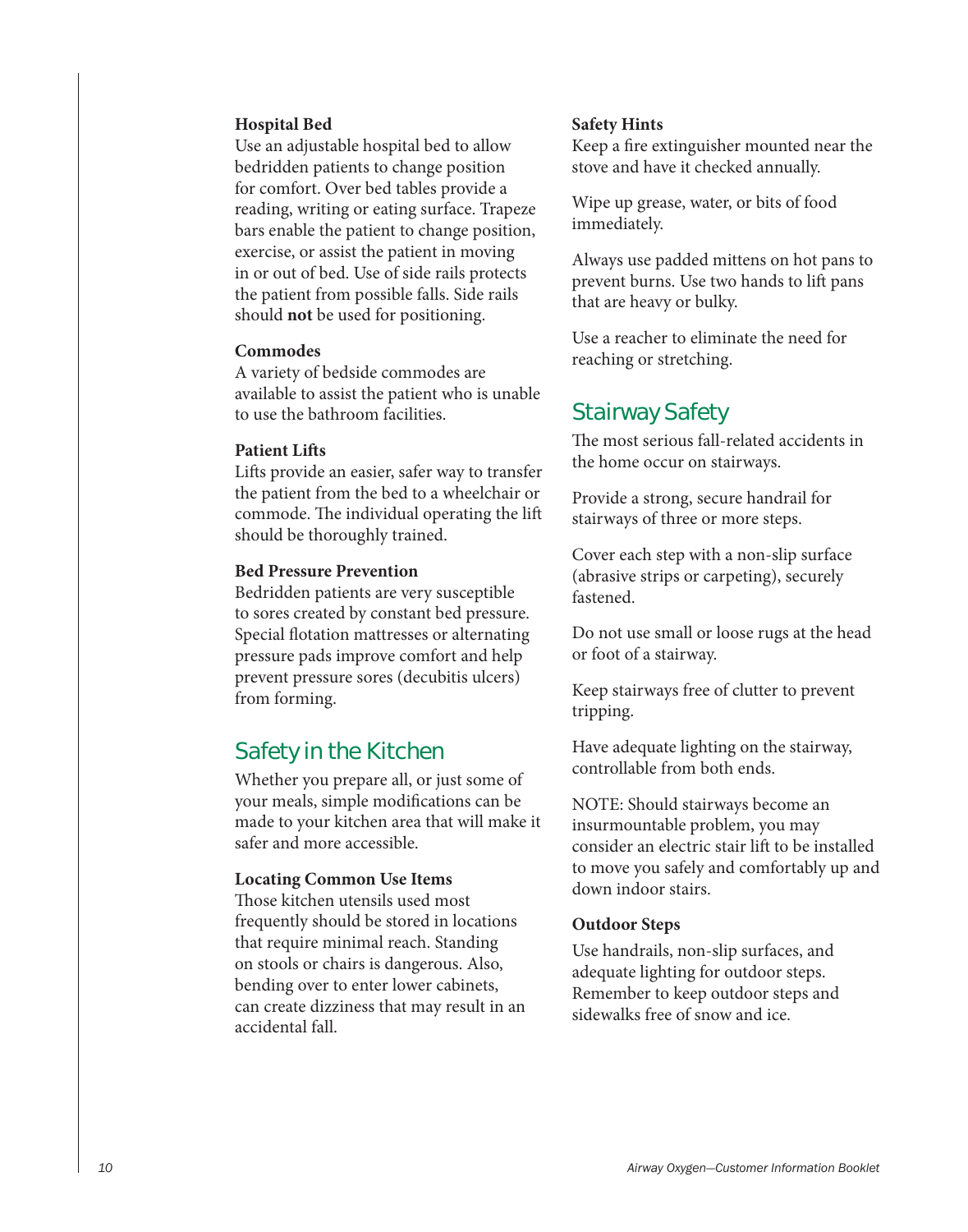# Ramps

Ramps provide easier, safer access or even independent mobility to patients who depend on ambulatory devices, such as walkers, wheelchairs, and motorized scooters. Ramps are available, ready-made, or can be constructed using wood, metal, or even concrete.

For safe use, without assistance, the incline of a ramp must be limited. For each one foot rise in elevation the length of the ramp should be approximately 12 feet.

Ramps should include handrails or side guards for both assistance and safety.

# General Electrical Hazards

Keep all electrical devices at least an arm's length from sinks, tubs or showers, the stove, or other grounded objects.

Do not touch medical or any electrical devices with wet hands or when standing on a wet floor.

Replace any electrical wire that is worn or frayed.

Keep all cords out from under rugs, doors, and moveable furniture.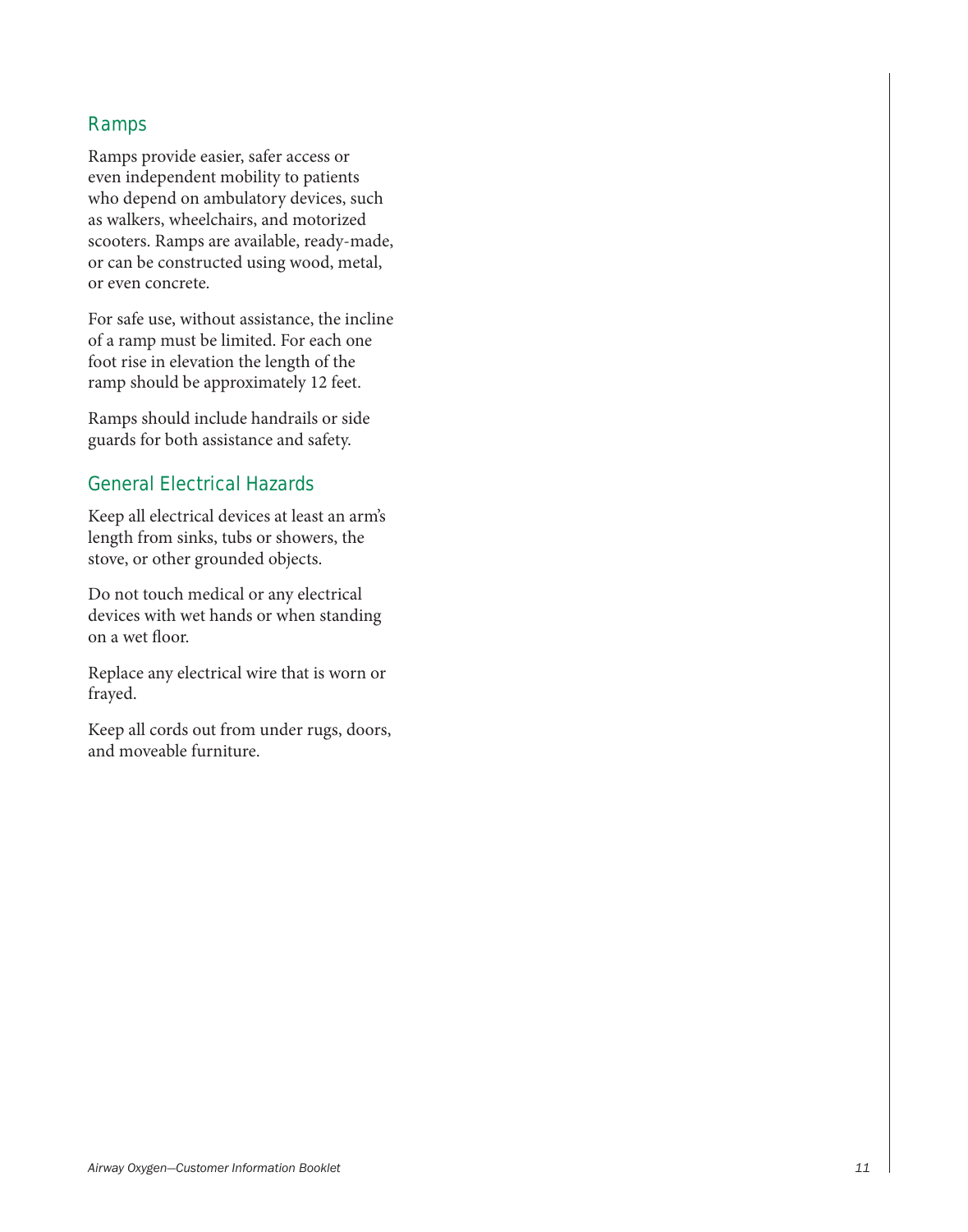# Disaster Readiness

# **Precautions**

# **Fire Prevention and Protection**

Nothing is more devastating or deadly than a home fire. Too frequently, fires occur at night when a prompt escape is delayed due to sleep. Obviously, the best way to protect you and your family from a fire is to prevent a fire. Here is a good fire prevention checklist to use in your home:

- No smoking in bed
- Fire extinguisher in the kitchen, in workshop, and all levels of the home.
- Electrical system safe and not overloaded
- Stove area kept free of grease or other flammable materials
- Rubbish and flammable materials kept in covered metal cans until disposal
- Candles used for atmosphere or other purposes, carefully extinguished
- Gas or electric room heaters turned off before retiring
- Strike anywhere (kitchen) matches kept in a box or other container
- Woodwork, within 18 inches of a furnace, stove, or heater, protected by an insulating shield
- Stoves or heaters a safe distance from curtains or drapes

# Smoke Detectors

# **Installation**

The advent of the smoke detector ushered in a new level of fire protection for the home. Smoke detectors are simple devices, that are easy to install, check, and maintain.

Install smoke detectors on ceilings or high on walls in two main areas; in any room, such as the kitchen, where a fire may originate, and secondly, in a hallway preferably at the head of a stairway near enough to bedrooms to be heard.

# **Battery Checks**

Check each smoke detector (usually by pressing a button) every six months to ensure it is operational.

Should the detector commence intermittent beeps or provide other indications of a weak battery, replace the battery immediately.

# Escaping a Fire

#### **Guidelines**

Escaping a home fire is not always easy. Many victims are untouched by flames, but are choked by smoke or gases. The only way to be reasonably sure of escaping a fire is to have a plan of escape.

The National Safety Council has established these guidelines, but naturally, you must develop your own escape plan because every home situation is somewhat different.

Draw a floor plan of your home. On the plan, lay out an escape route for each room on each floor. Have alternate routes where possible, especially for bedrooms, should the planned escape route be blocked by smoke or fire.

Bedrooms for individuals who have mobility limitations should have access to more than one exit route...a ground level window or easy access to that room from a roof.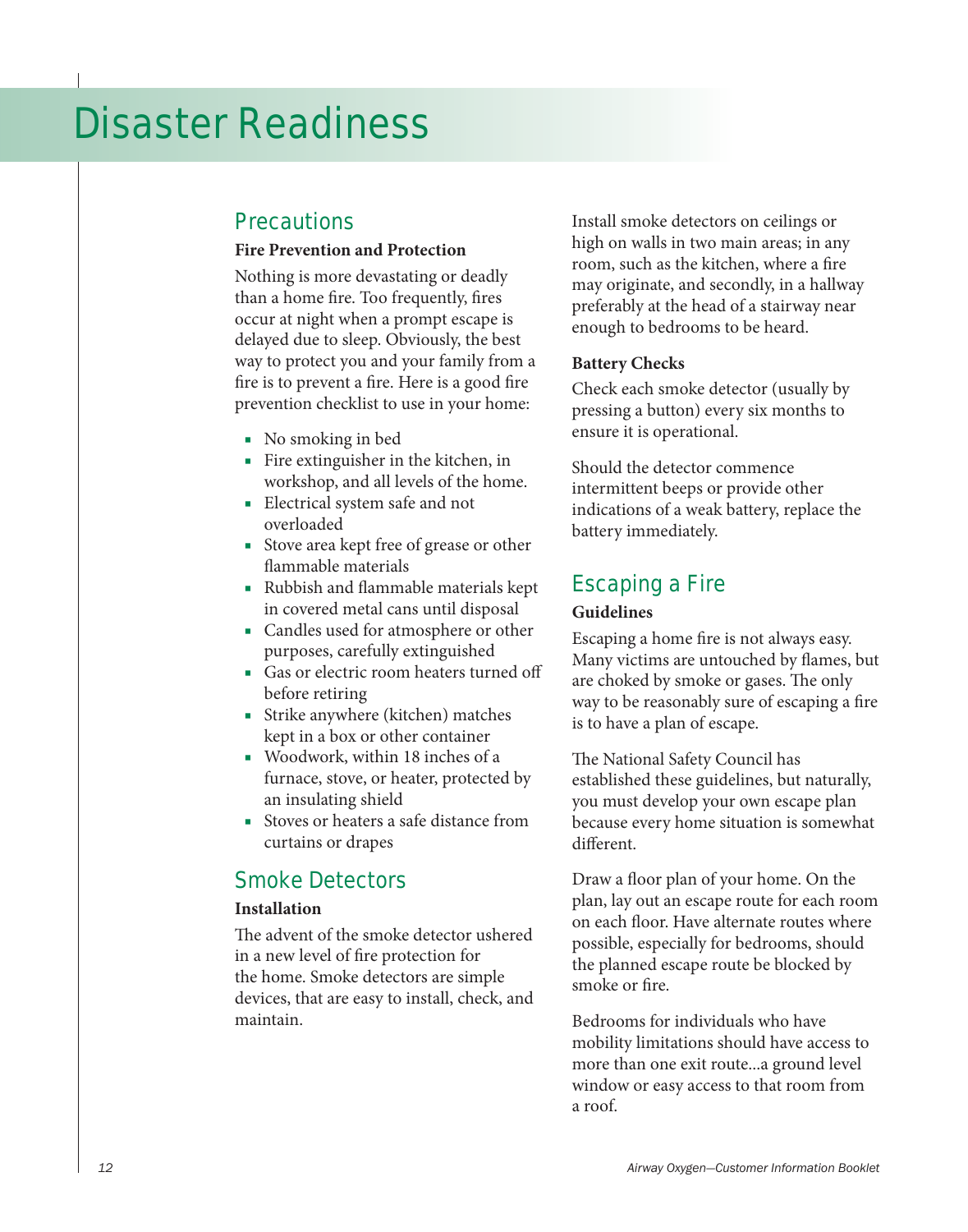Devise a way to awaken other family members. A whistle by each bed is an excellent emergency alarm.

Devise a plan to assist weak or disabled family members.

Do not waste precious time gathering valuables or getting dressed. Simply get out!

Keep bedroom doors closed at night to delay the spread of both flames and deadly smoke and gases.

Test for fire by touching the door knob. If it is warm or hot, leave the door closed and escape using another route.

If unable to exit room, stuff wet towels or clothing into door cracks. Stay near a slightly opened window. In a room filled with smoke, cover nose and mouth with a damp towel and get as low to the floor as possible.

Decide on a meeting place outside so you will know when everyone has escaped.

The first person out should call the fire department. Speak clearly and give the information requested. Don't hang up until the other person does.

# Violent Storms

In many parts of the country the threat of violent storms is present, at least during certain times of the year. Coastal areas are faced with high winds and rain associated with hurricanes; tornados are widespread throughout much of the United States.

In the case of hurricanes, lengthy warnings are usually provided; tornados can strike rapidly with little or no warning.

Protection from severe storms usually means getting to a protective shelter, either in the basement or in some cases an external underground structure. But finding adequate shelter in a relatively short period of time can be a nearly impossible task for the non- or semiambulatory patient.

The following provides standard precautionary steps followed by special action the patient can take with or without assistance.

Move in toward the center of the building away from both doors and windows.

Turn on a portable radio (in case electricity is disrupted) to a station providing you emergency information.

Provide yourself with a blanket and pillow if readily available.

If time permits, fill a container with water, taking the container of water with you to your shelter location.

Find shelter, if necessary, under beds or heavy tables, again away from windows or doors.

One alternative if a good protective area is not available: sit in a dry bathtub and get down low. (Not advisable with glass shower doors.)

Remain in your protected area until an all clear signal sounds.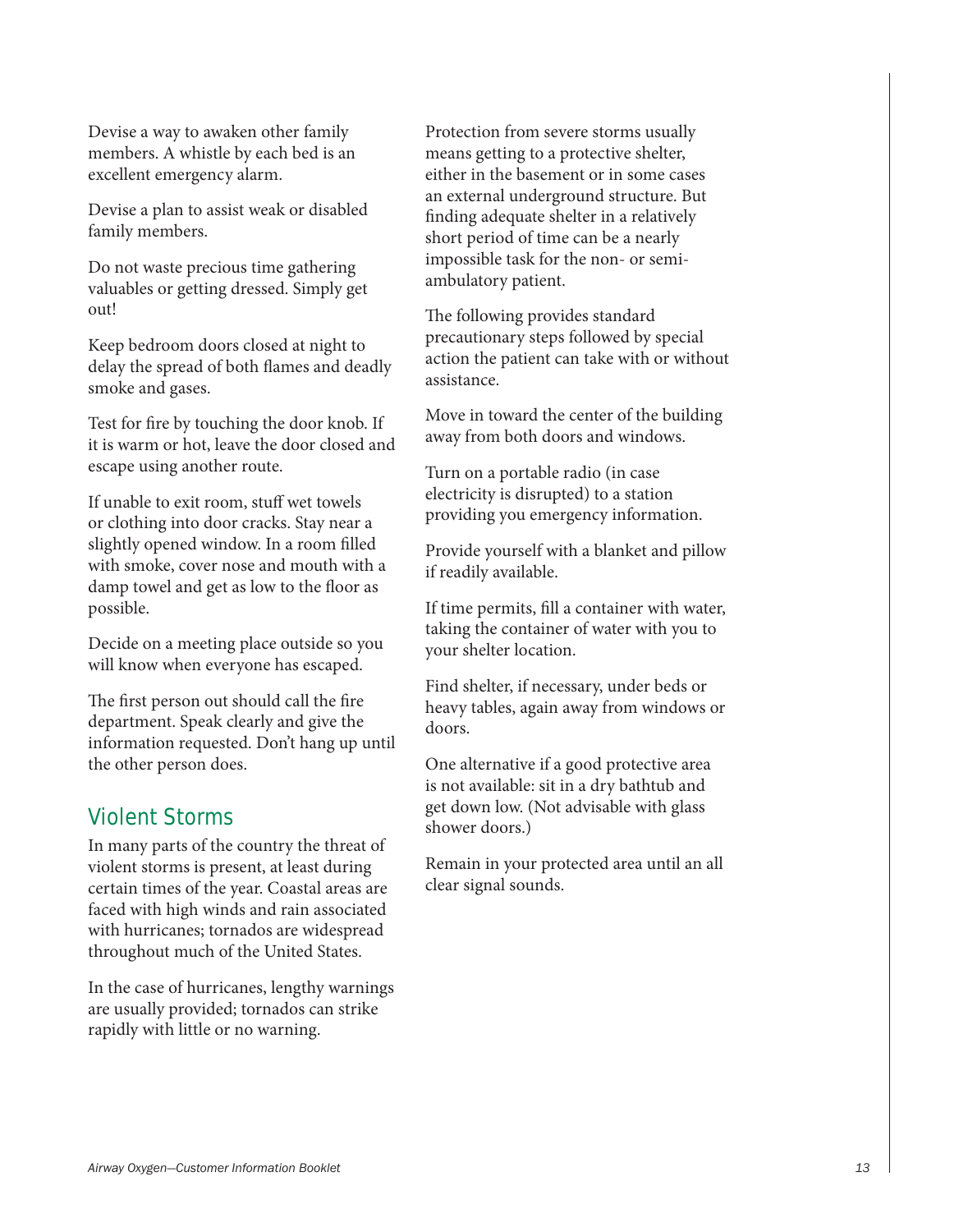# Notice of Privacy Practices

This Notice is effective March 26, 2013

### THIS IS AN UPDATED NOTICE WHICH DESCRIBES HOW MEDICAL INFORMATION ABOUT YOU MAY BE USED AND DISCLOSED AND HOW YOU CAN GET ACCESS TO THIS INFORMATION.

## WE ARE REQUIRED BY LAW TO PROTECT MEDICAL INFORMATION ABOUT YOU

We are required by law to protect the privacy of medical information about you and that identifies you. This medical information may be information about healthcare we provide to you or payment for healthcare provided to you. It may also be information about your past, present, or future medical condition.

We are also required by law to provide you with this Notice of Privacy Practices explaining our legal duties and privacy practices with respect to medical information. We are legally required to follow the terms of this Notice. In other words, we are only allowed to use and disclose medical information in the manner that we have described in this Notice.

We may change the terms of this Notice in the future. We reserve the right to make changes and to make the new Notice effective for all medical information that we maintain. If we make changes to the Notice, we will:

- Post the new Notice in our waiting area.
- Have copies of the new Notice available upon request. Please contact our Privacy Officer at 1-800-632-0730 to obtain a copy of our current Notice.

The rest of this Notice will:

- Discuss how we may use and disclose medical information about you.
- Explain your rights with respect to medical information about you.
- Describe how and where you may file a privacy-related complaint.

If, at any time, you have questions about information in this Notice or about our privacy policies, procedures or practices, you can contact our Privacy Officer at 1-800-632-0730

#### WE MAY USE AND DISCLOSE MEDICAL INFORMATION ABOUT YOU IN SEVERAL **CIRCUMSTANCES**

We use and disclose medical information about patients every day. This section of our Notice explains in some detail how we may use and disclose medical information about you in order to provide healthcare, obtain payment for that healthcare, and operate our business efficiently. This section then briefly mentions several other circumstances in which we may use or disclose medical information about you.

For more information about any of these uses or disclosures, or about any of our privacy policies, procedures or practices, contact our Privacy Officer at 1-800-632-0730.

#### 1. Treatment

We may use and disclose medical information about you to provide healthcare treatment to you. In other words, we may use and disclose medical information about you to provide, coordinate or manage your healthcare and related services. This may include communicating with other healthcare providers regarding your treatment and coordinating and managing your healthcare with others.

**Example:** Jane is a patient at the health department. The receptionist may use medical information about Jane when setting up an appointment. The nurse practitioner will likely use medical information about Jane when reviewing Jane's condition and ordering a blood test. The laboratory technician will likely use medical information about Jane when processing or reviewing her blood test results. If, after reviewing the results of the blood test, the nurse practitioner concludes that Jane should be referred to a specialist, the nurse may disclose medical information about Jane to the specialist to assist the specialist in providing appropriate care to Jane.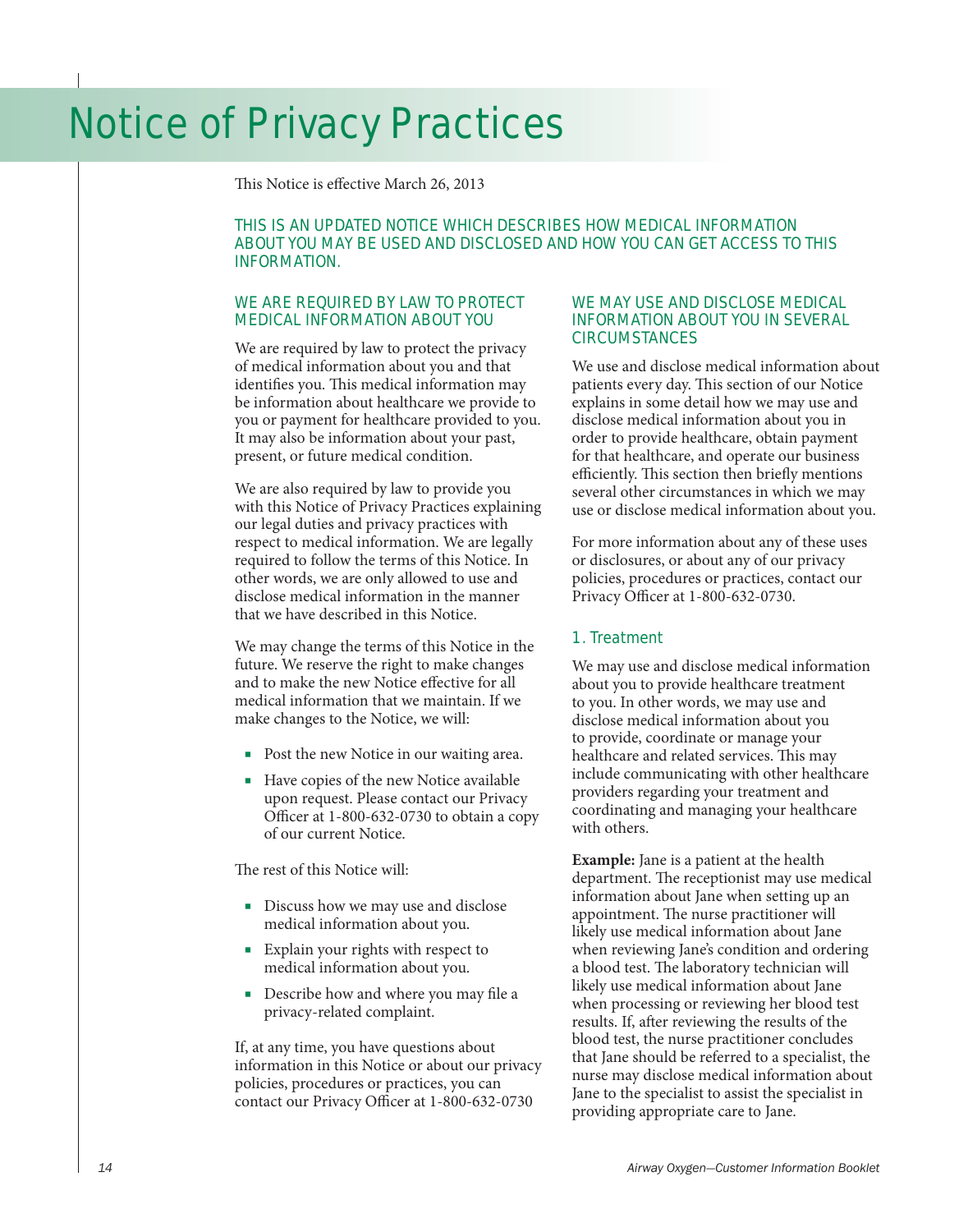## 2. Payment

We may use and disclose medical information about you to obtain payment for healthcare services that you received. This means that, within the health department, we may use medical information about you to arrange for payment (such as preparing bills and managing accounts). We also may disclose medical information about you to others (such as insurers, collection agencies, and consumer reporting agencies). In some instances, we may disclose medical information about you to an insurance plan before you receive certain healthcare services because, for example, we may need to know whether the insurance plan will pay for a particular service.

**Example:** Jane is a patient at the health department and she has private insurance. During an appointment with a nurse practitioner, the nurse practitioner ordered a blood test. The health department billing clerk will use medical information about Jane when he prepares a bill for the services provided at the appointment and the blood test. Medical information about Jane will be disclosed to her insurance company when the billing clerk sends in the bill.

**Example:** The nurse practitioner referred Jane to a specialist. The specialist recommended several complicated and expensive tests. The specialist's billing clerk may contact Jane's insurance company before the specialist runs the tests to determine whether the plan will pay for the test.

#### 3. Healthcare Operations

We may use and disclose medical information about you in performing a variety of business activities that we call "healthcare operations." These "healthcare operations" activities allow us to, for example, improve the quality of care we provide and reduce healthcare costs. For example, we may use or disclose medical information about you in performing the following activities:

- Reviewing and evaluating the skills, qualifications, and performance of healthcare providers taking care of you.
- Providing training programs for students, trainees, healthcare providers or nonhealthcare professionals to help them practice or improve their skills.
- Cooperating with outside organizations that evaluate, certify or license healthcare providers, staff or facilities in a particular field or specialty.
- Reviewing and improving the quality, efficiency and cost of care that we provide to you and our other patients.
- Improving healthcare and lowering costs for groups of people who have similar health problems and helping manage and coordinate the care for these groups of people.
- Cooperating with outside organizations that assess the quality of the care others and we provide, including government agencies and private organizations.
- Planning for our organization's future operations.
- Resolving grievances within our organization.
- Reviewing our activities and using or disclosing medical information in the event that control of our organization significantly changes.
- Working with others (such as lawyers, accountants and other providers) who assist us to comply with this Notice and other applicable laws.

**Example:** Jane was diagnosed with diabetes. The health department used Jane's medical information – as well as medical information from all of the other health department patients diagnosed with diabetes – to develop an educational program to help patients recognize the early symptoms of diabetes. (Note: The educational program would not identify any specific patients without their permission).

## 4. Persons Involved in Your Care

We may disclose medical information about you to a relative, close personal friend or any other person you identify if that person is involved in your care and the information is relevant to your care. If the patient is a minor, we may disclose medical information about the minor to a parent, guardian or other person responsible for the minor except in limited circumstances. For more information on the privacy of minors' information, contact our Privacy Officer at 1-800-632-0730.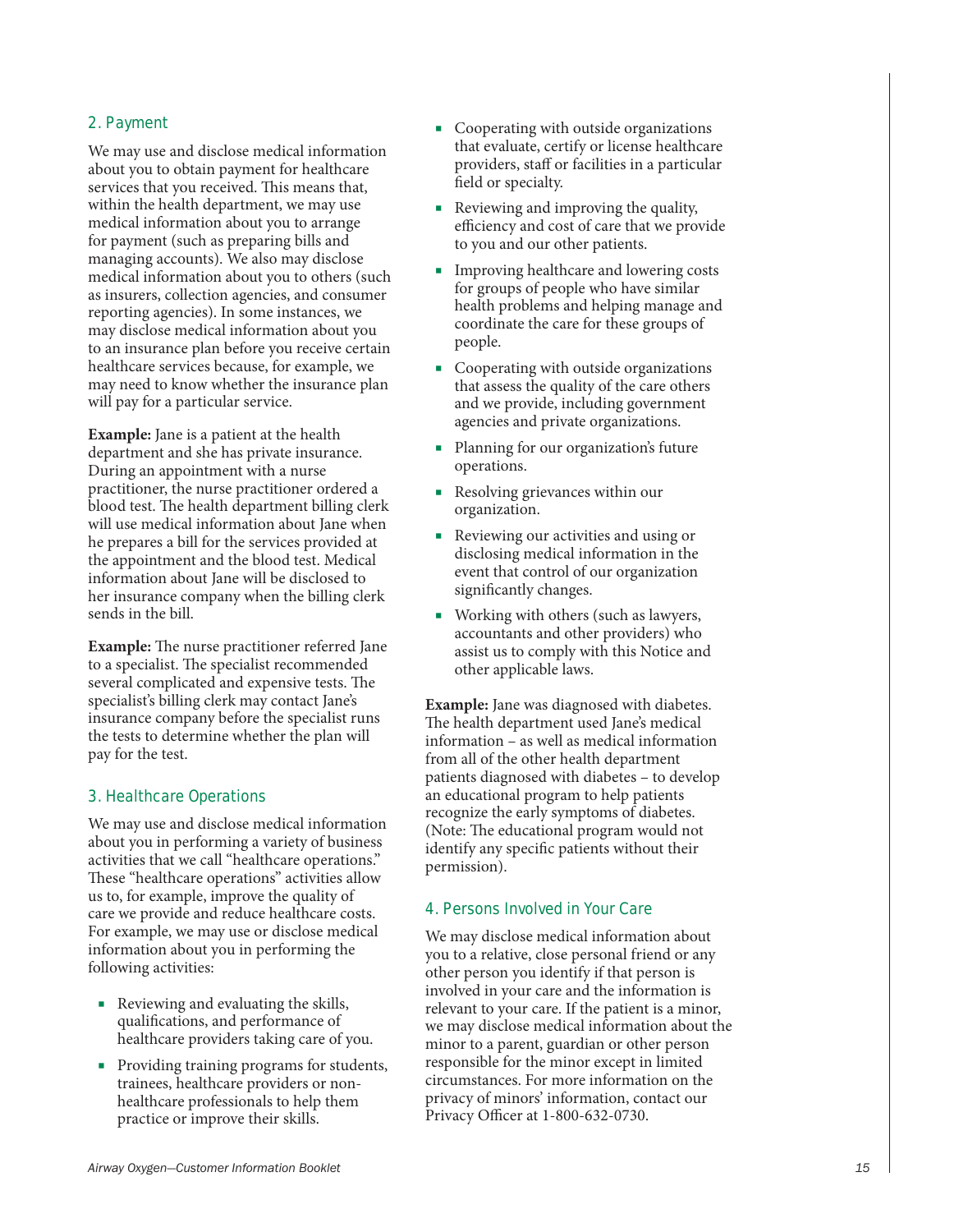We may also use or disclose medical information about you to a relative, another person involved in your care or possibly a disaster relief organization (such as the Red Cross) if we need to notify someone about your location or condition. You may ask us at any time not to disclose medical information about you to persons involved in your care. We will agree to your request and not disclose the information except in certain limited circumstances (such as emergencies) or if the patient is a minor. If the patient is a minor, we may or may not be able to agree to your request.

**Example:** Jane's husband regularly comes to the health department with Jane for her appointments and he helps her with her medication. When the nurse practitioner is discussing a new medication with Jane, Jane invites her husband to come into the private room. The nurse practitioner discusses the new medication with Jane and Jane's husband.

#### 5. Required by Law

We will use and disclose medical information about you whenever we are required by law to do so. There are many state and federal laws that require us to use and disclose medical information. For example, state law requires us to report gunshot wounds and other injuries to the police and to report known or suspected child abuse or neglect to the Department of Social Services. We will comply with those state laws and with all other applicable laws.

#### 6. National Priority Uses and Disclosures

When permitted by law, we may use or disclose medical information about you without your permission for various activities that are recognized as "national priorities." In other words, the government has determined that under certain circumstances (described below), it is so important to disclose medical information that it is acceptable to disclose medical information without the individual's permission. We will only disclose medical information about you in the following circumstances when we are permitted to do so by law. Below are brief descriptions of the "national priority" activities recognized by law. For more information on these types of disclosures, contact our Privacy Officer at 1-800-632-0730.

- Threat to health or safety: We may use or disclose medical information about you if we believe it is necessary to prevent or lessen a serious threat to health or safety.
- Public health activities: We may use or disclose medical information about you for public health activities. Public health activities require the use of medical information for various activities, including, but not limited to, activities related to investigating diseases, reporting child abuse and neglect, monitoring drugs or devices regulated by the Food and Drug Administration, and monitoring workrelated illnesses or injuries. For example, if you have been exposed to a communicable disease (such as a sexually transmitted disease), we may report it to the State and take other actions to prevent the spread of the disease.
- Abuse, neglect or domestic violence: We may disclose medical information about you to a government authority (such as the Department of Social Services) if you are an adult and we reasonably believe that you may be a victim of abuse, neglect or domestic violence.
- Health oversight activities: We may disclose medical information about you to a health oversight agency – which is basically an agency responsible for overseeing the healthcare system or certain government programs. For example, a government agency may request information from us while they are investigating possible insurance fraud.
- Court proceedings: We may disclose medical information about you to a court or an officer of the court (such as an attorney). For example, we would disclose medical information about you to a court if a judge orders us to do so.
- Law enforcement: We may disclose medical information about you to a law enforcement official for specific law enforcement purposes. For example, we may disclose limited medical information about you to a police officer if the officer needs the information to help find or identify a missing person.
- Coroners and others: We may disclose medical information about you to a coroner, medical examiner, or funeral director or to organizations that help with organ, eye and tissue transplants.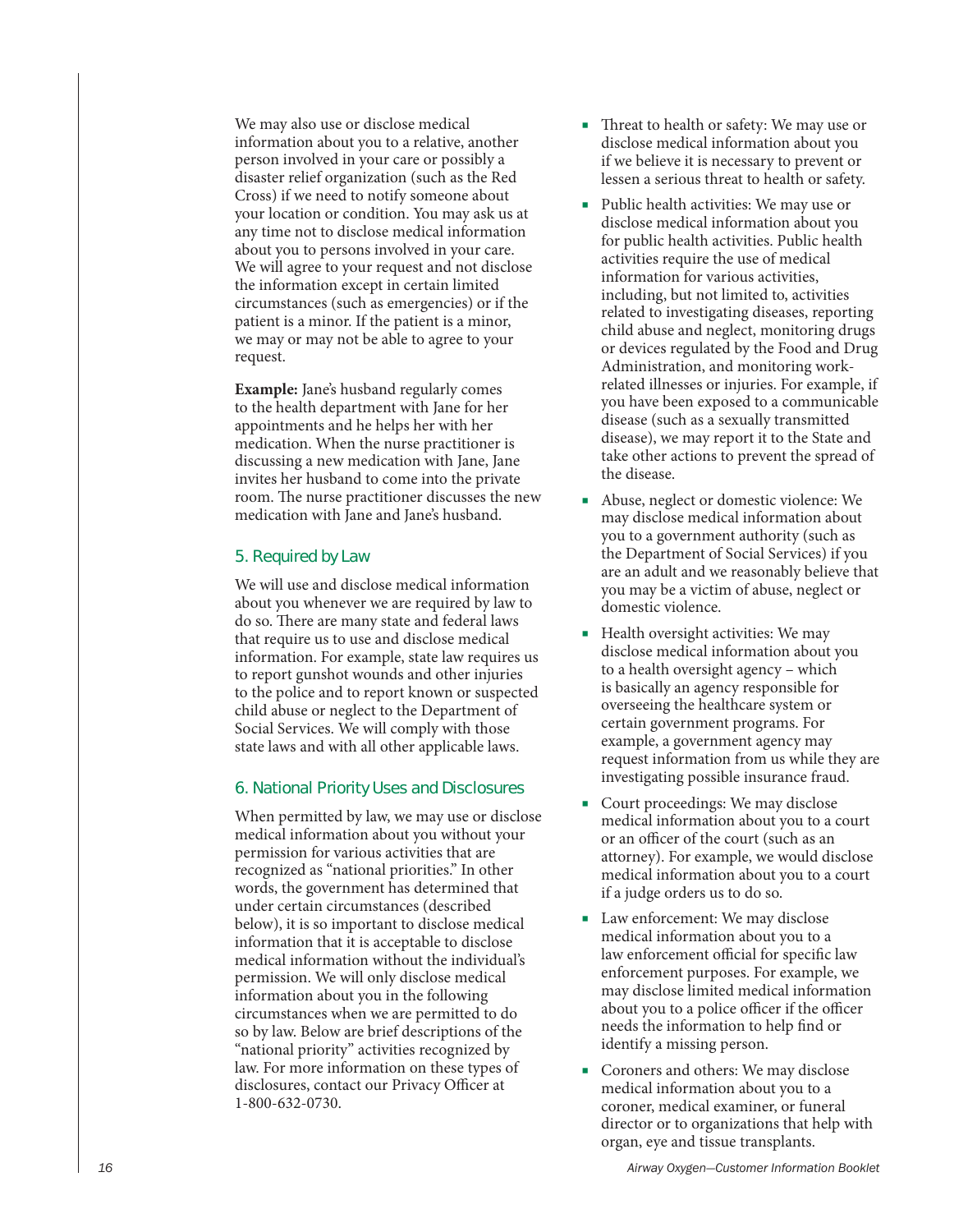- Workers' compensation: We may disclose medical information about you in order to comply with workers' compensation laws.
- Research organizations: We may use or disclose medical information about you to research organizations if the organization has satisfied certain conditions about protecting the privacy of medical information.
- Certain government functions: We may use or disclose medical information about you for certain government functions, including but not limited to military and veterans' activities and national security and intelligence activities. We may also use or disclose medical information about you to a correctional institution in some circumstances.

# 7. Authorizations

Other than the uses and disclosures described above (#1-6), we will not use or disclose medical information about you without the "authorization"—or signed permission—of you or your personal representative. In some instances, we may wish to use or disclose medical information about you and we may contact you to ask you to sign an authorization form. In other instances, you may contact us to ask us to disclose medical information and we will ask you to sign an authorization form.

If you sign a written authorization allowing us to disclose medical information about you, you may later revoke (or cancel) your authorization in writing (except in very limited circumstances related to obtaining insurance coverage). If you would like to revoke your authorization, you may write us a letter revoking your authorization or fill out an Authorization Revocation Form. Authorization Revocation Forms are available from our Privacy Officer. If you revoke your authorization, we will follow your instructions except to the extent that we have already relied upon your authorization and taken some action.

The following uses and disclosures of medical information about you will only be made with your authorization (signed permission):

- Uses and disclosures for marketing purposes.
- Uses and disclosures that constitute the sales of medical information about you.
- Most uses and disclosures of psychotherapy notes, if we maintain psychotherapy notes.
- Any other uses and disclosures not described in this Notice.

### YOU HAVE RIGHTS WITH RESPECT TO MEDICAL INFORMATION ABOUT YOU

You have several rights with respect to medical information about you. This section of the Notice will briefly mention each of these rights. If you would like to know more about your rights, please contact our Privacy Officer at 1-800-632-0730.

## 1. Right to a Copy of This Notice

You have a right to have a paper copy of our Notice of Privacy Practices at any time. In addition, a copy of this Notice will always be posted in our waiting area. If you would like to have a copy of our Notice, ask the receptionist for a copy or contact our Privacy Officer at 1-800-632-0730.

#### 2. Right of Access to Inspect and Copy

You have the right to inspect (which means see or review) and receive a copy of medical information about you that we maintain in certain groups of records. If we maintain your medical records in an Electronic Health Record (EHR) system, you may obtain an electronic copy of your medical records. You may also instruct us in writing to send an electronic copy of your medical records to a third party. If you would like to inspect or receive a copy of medical information about you, you must provide us with a request in writing. You may write us a letter requesting access or fill out an Access Request Form.

Access Request Forms are available from our Privacy Officer.

We may deny your request in certain circumstances. If we deny your request, we will explain our reason for doing so in writing. We will also inform you in writing if you have the right to have our decision reviewed by another person.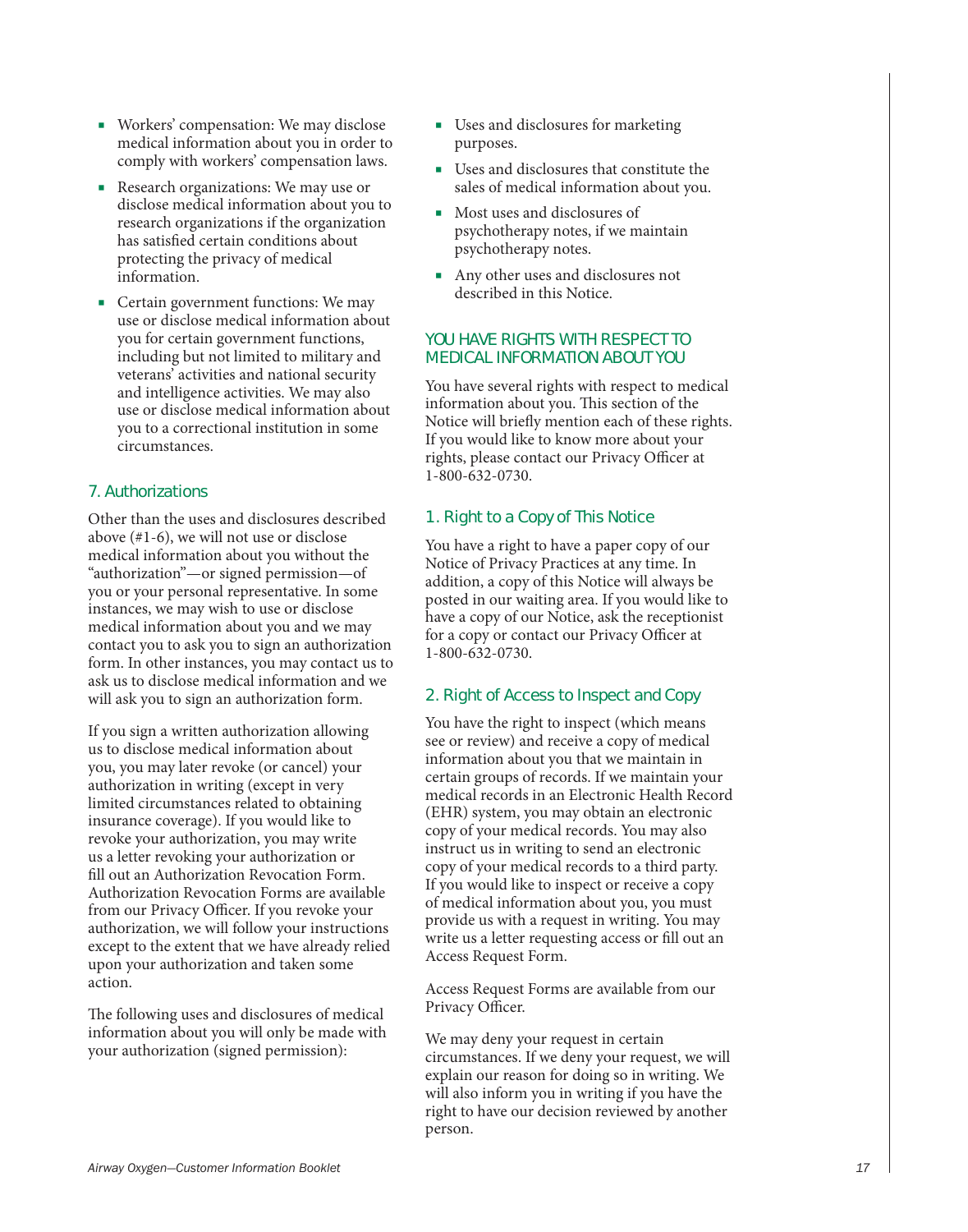If you would like a copy of the medical information about you, we may charge you a fee to cover the costs of the copy. Our fees for electronic copies of your medical records will be limited to the direct labor costs associated with fulfilling your request.

We may be able to provide you with a summary or explanation of the information. Contact our Privacy Officer for more information on these services and any possible additional fees.

## 3. Right to Have Medical Information Amended

You have the right to have us amend (which means correct or supplement) medical information about you that we maintain in certain groups of records. If you believe that we have information that is either inaccurate or incomplete, we may amend the information to indicate the problem and notify others who have copies of the inaccurate or incomplete information. If you would like us to amend information, you must provide us with a request in writing and explain why you would like us to amend the information. You may either write us a letter requesting an amendment or fill out an Amendment Request Form. Amendment Request Forms are available from our Privacy Officer.

We may deny your request in certain circumstances. If we deny your request, we will explain our reason for doing so in writing. You will have the opportunity to send us a statement explaining why you disagree with our decision to deny your amendment request and we will share your statement whenever we disclose the information in the future.

#### 4. Right to an Accounting of Disclosures We Have Made

You have the right to receive an accounting (which means a detailed listing) of disclosures that we have made for the previous six (6) years. If you would like to receive an accounting, you may send us a letter requesting an accounting, fill out an Accounting Request Form, or contact our Privacy Officer. Accounting Request Forms are available from our Privacy Officer.

The accounting will not include several types of disclosures, including disclosures for treatment, payment or healthcare operations. If we maintain your medical records in an Electronic Health Record (EHR) system, you may request that include disclosures for treatment, payment or healthcare operations. The accounting will also not include disclosures made prior to April 14, 2003.

If you request an accounting more than once every twelve (12) months, we may charge you a fee to cover the costs of preparing the accounting.

#### 5. Right to Request Restrictions on Uses and Disclosures

You have the right to request that we limit the use and disclosure of medical information about you for treatment, payment and healthcare operations. Under federal law, we must agree to your request and comply with your requested restriction(s) if:

- 1. Except as otherwise required by law, the disclosure is to a health plan for purpose of carrying out payment of healthcare operations (and is not for purposes of carrying out treatment); and,
- 2. The medical information pertains solely to a healthcare item or service for which the healthcare provided involved has been paid out-of-pocket in full.

Once we agree to your request, we must follow your restrictions (except if the information is necessary for emergency treatment). You may cancel the restrictions at any time. In addition, we may cancel a restriction at any time as long as we notify you of the cancellation and continue to apply the restriction to information collected before the cancellation.

You also have the right to request that we restrict disclosures of your medical information and healthcare treatment(s) to a health plan (health insurer) or other party, when that information relates solely to a healthcare item or service for which you, or another person on your behalf (other than a health plan), has paid us for in full. Once you have requested such restriction(s), and your payment in full has bee received, we must follow your restriction(s).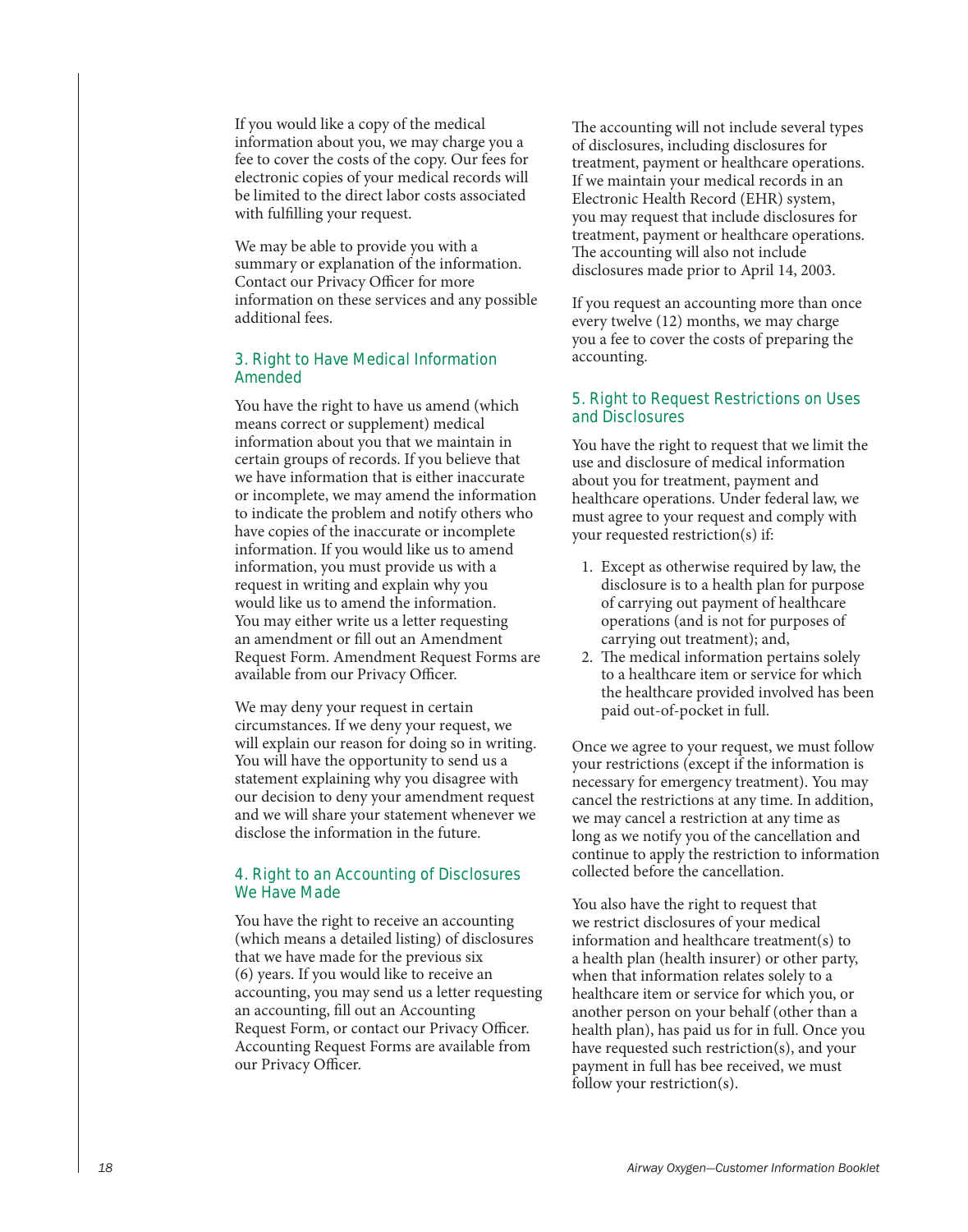### 6. Right to Request an Alternative Method of Contact

You have the right to request to be contacted at a different location or by a different method. For example, you may prefer to have all written information mailed to your work address rather than to your home address.

We will agree to any reasonable request for alternative methods of contact. If you would like to request an alternative method of contact, you must provide us with a request in writing. You may write us a letter or fill out an Alternative Contact Request Form. Alternative Contact Request Forms are available from our Privacy Officer.

#### 7. Right to Notification if a Breach of Your Medical Information Occurs

You also have the right to be notified in the event of a breach of medical information about you. If a breach of your medical information occurs, and if that information is unsecured (not encrypted), we will notify you promptly with the following information:

- A brief description of what happened;
- A description of the health information that was involved;
- Recommended steps you can take to protect yourself from harm;
- What steps we are taking in response to the breach; and,
- Contact procedures so you can obtain further information.

#### 8. Right to Opt-Out of Fundraising **Communications**

If we conduct fundraising and we use communications like the U.S. Postal Service or electronic email for fundraising, you have the right to opt-out of receiving such communications from us. Please contact our Privacy Officer to opt-out of fundraising communications if you chose to do so.

 If you believe that your privacy rights have been violated or if you are dissatisfied with our privacy policies or procedures, you may file a written complaint either with us or with the federal government.

We will not take any action against you or change our treatment of you in any way if you file a complaint.

To file a written complaint with us, you may bring your complaint directly to our Privacy Officer, or you may mail it to the following address:

#### **Airway Oxygen Privacy Officer P.O. Box 9950 Wyoming, MI 49509**

To file a written complaint with the federal government, please use the following contact information:

**Office for Civil Rights U.S. Department of Health and Human Services 200 Independence Avenue, S.W. Room 509F, HHH Building Washington, D.C. 20201**

**Toll-Free Phone:** 1-(877) 696-6775 **Website:** http://www.hhs.gov/ocr/privacy/ hipaa/complaints/index.html **Email:** OCRComplaint@hhs.gov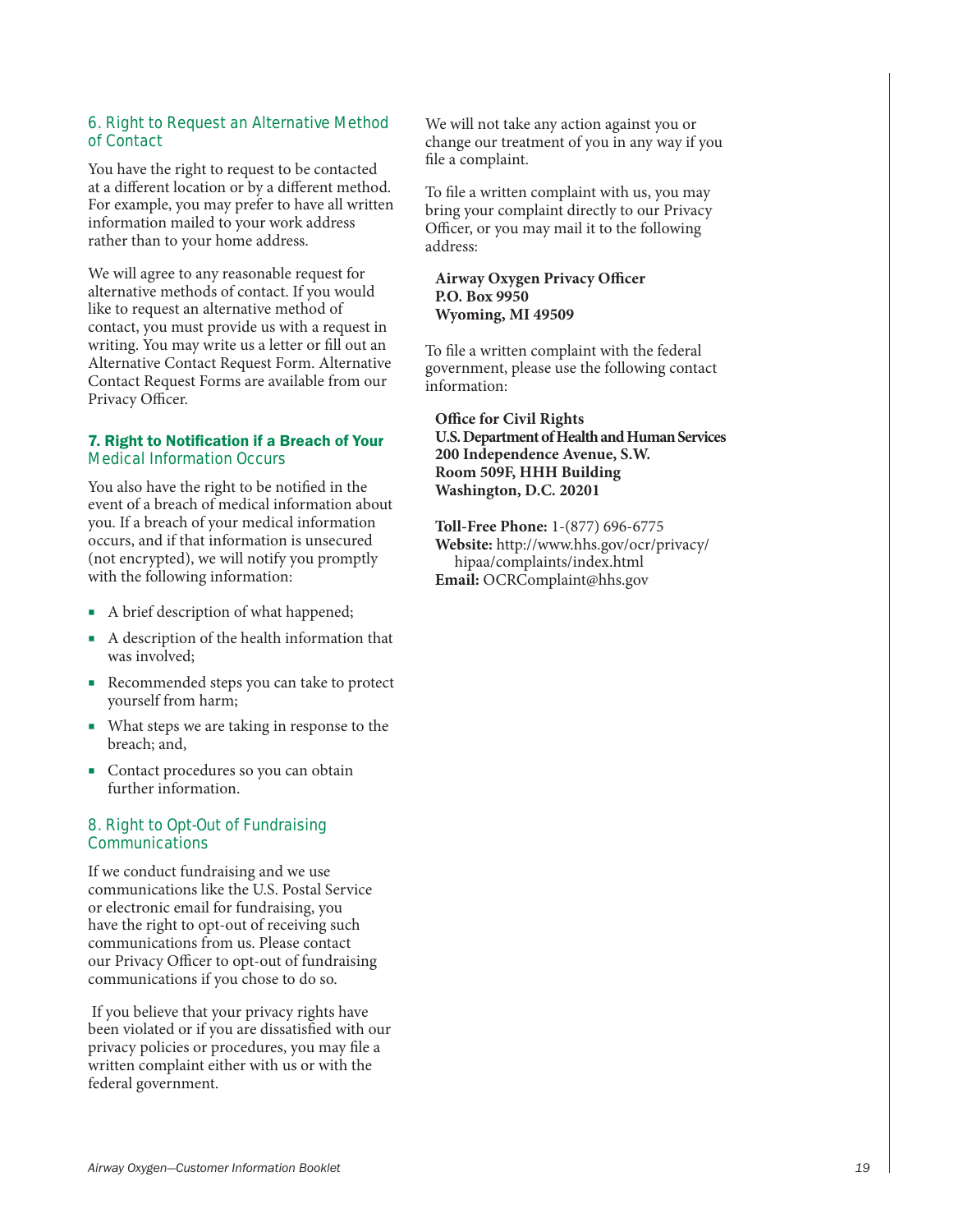# Client Rights & Responsibilities

Excellent customer service and a high standard of care are very important to us at Airway Oxygen. If at any time we fail to meet those high standards, we appreciate you, the customer, letting us know about it.

# Rights of the Client

- Each client has the right to make informed decisions regarding his/her care.
- A client will not be denied appropriate care on the basis of race, religion, color, national origin, sex, age, handicap, marital status, sexual preference or source of payment.
- An individual who is or has been a client of Airway Oxygen is entitled to inspect, or receive for a reasonable fee, a copy of his or her medical record upon written request.
- A client is entitled to confidential treatment of medical records and may refuse their release to a person outside of Airway Oxygen except as required by law.
- When a client is referred to another organization, service or individual, the client is informed of any financial benefit to the referring home care organization.
- A client is entitled to privacy and full recognition of his or her dignity and individuality.
- A client is entitled to information concerning experimental treatment proposed as part of his or her care and has the right to refuse such treatment.
- A client is entitled to receive adequate and appropriate care and to receive from the appropriate individual at Airway Oxygen information about his or her proposed course of treatment.
- A client is entitled to refuse treatment to the extent provided by law and to be informed of the consequences of that refusal.
- A client is entitled to exercise his or her rights as a client and as a citizen and to this end may present grievances or recommend changes in policies and services. A client is entitled to information about Airway Oxygen's policies and procedures for initiation, review and resolution of client complaints.
- A client or his or her designated representative has the right to participate in the consideration of ethical issues that arise in his or her care.
- Airway Oxygen will honor a client's right to refusal of care, including the withdrawal of life-sustaining treatment or withholding of resuscitation services if appropriately informed by the client.
- A client is entitled to receive and examine an explanation of his or her bill regardless of the source of payment and to receive, upon request, information related to financial assistance available, through Airway Oxygen. The client is informed at admission of Airway Oxygen's charges and policy concerning payment for services, including insurance coverage and other method of payment.
- A client is entitled to know who is responsible for and who is providing his or her care and to be involved in his or her discharge planning, if appropriate.
- A client is entitled to be free from mental and physical abuse from the care provider.

# Responsibilities of the Client

- A client is responsible for providing a complete and accurate medical history.
- A client is responsible for making it known whether he or she clearly comprehends a contemplated course of action and the things he or she is expected to do.
- A client is responsible for following the recommendations and advice prescribed in a course of treatment by the physician.
- A client is responsible for providing information about unexpected complications that arise in an expected course of treatment.
- A client is responsible for being considerate of the rights of Airway Oxygen personnel and property.
- A client is responsible for providing Airway Oxygen with accurate and timely information concerning his or her sources of payment and ability to meet financial obligations.

# Registering a Complaint

To register a complaint, we ask that you call the local Airway Oxygen office and ask to speak with a customer service representative. Your situation will be investigated and action taken either at the time of your call or when the appropriate manager is available. Each complaint is documented and reviewed by both management staff and our Quality Assessment team. Medicare beneficiaries will receive a written response within 14 days of documented complaint. If you feel your situation has not been adequately resolved, we encourage you to request to speak to our general manger in the Grand Rapids office at 1-800-632-0730.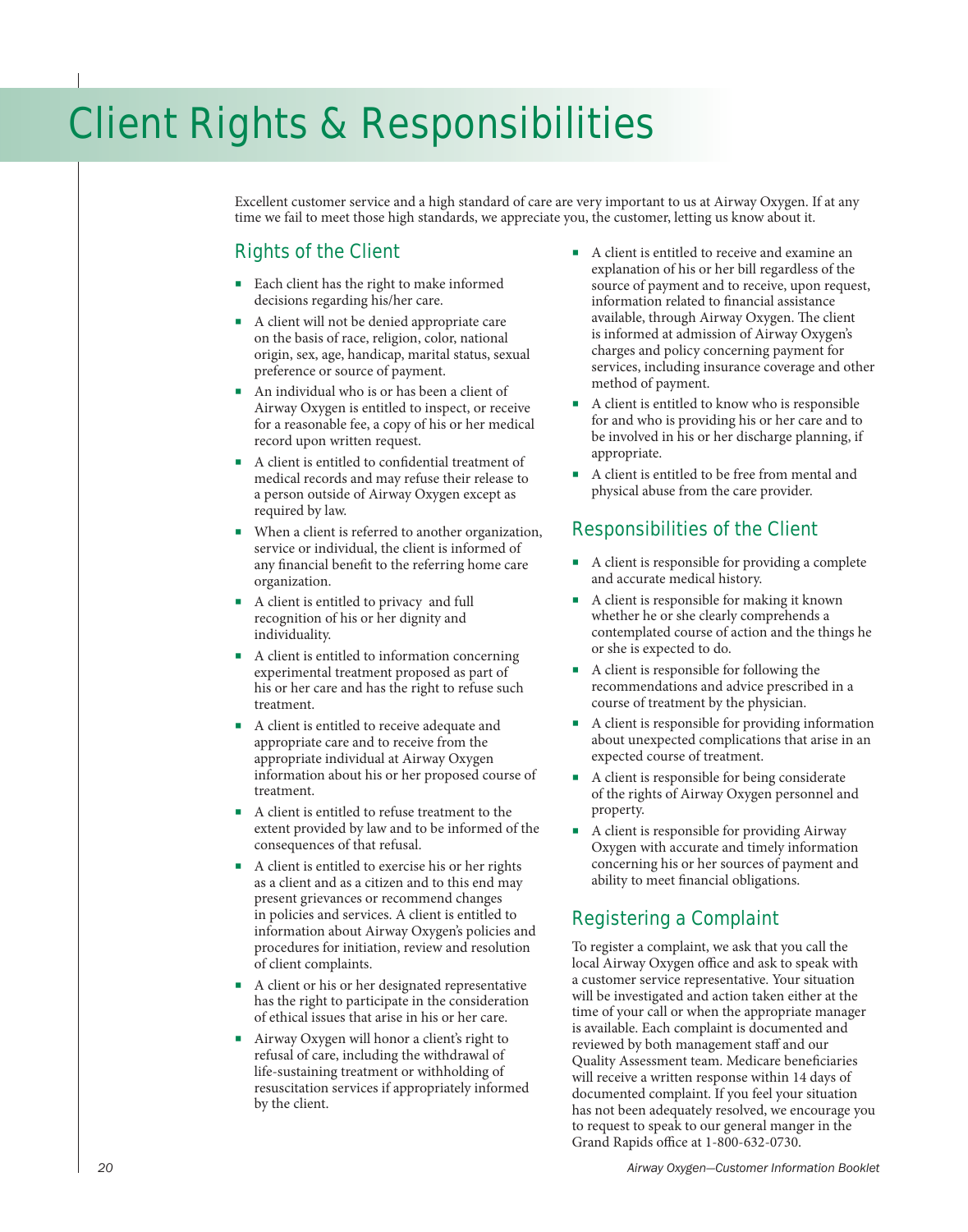# Other Important Information

The documents below address many of your rights as an Airway Oxygen customer:

# 1. Medicare Supplier Standards

The product and/or services provided to you by Airway Oxygen are subject to the supplier standards contained in the Federal regulations shown at 42CFR section 424.56(c). These standards concern business professional and operational matters (e.g. honoring warranties and hours of operation). The full text of these standards can be obtained at:

# **http://ecfr.gpoaccess.gov**

Should you wish to view these, you may do so by visiting our website at:

# **www.AirwayOxygenInc.com**

To obtain a paper copy you may visit your local Airway Oxygen branch or ask that a copy be mailed to you.

# 2. Hospice Care

Individual hospice organizations contract with various suppliers to provide for the patient's Home Medical Equipment needs. **If you chose a hospice agency who contracts with Airway Oxygen, your rental equipment may stay in place when you transition to hospice care.**

Please feel free to contact our billing office at 1-800-632-0730, or your local Airway Oxygen provider with any suggestions you may have in your transition to Hospice care.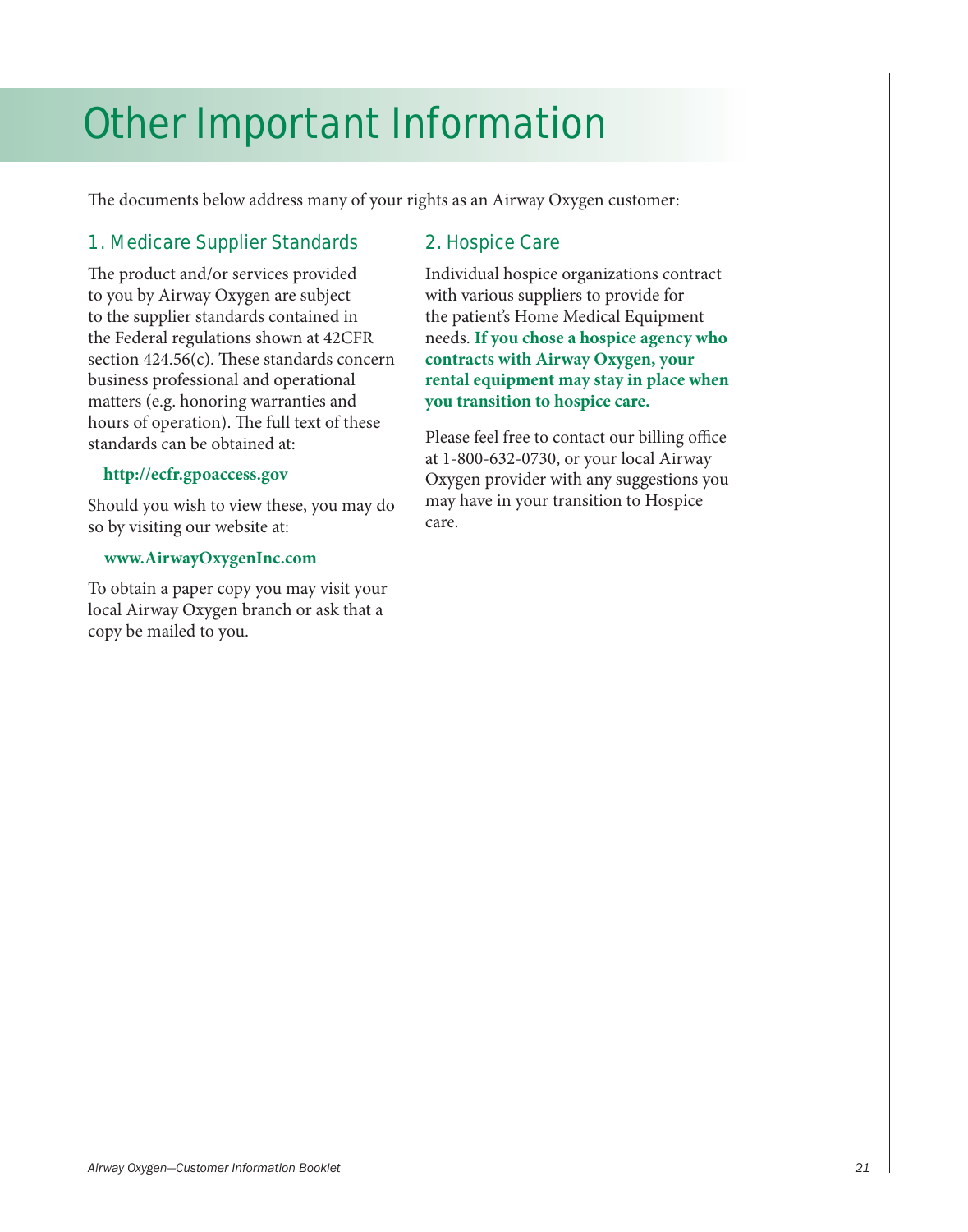# Safe Use of Home Oxygen

Because supplemental oxygen is an important part of your home healthcare program, there are certain precautions to understand and employ to ensure safe use. Although oxygen is a safe gas that will not burn or explode, it, like heat and fuel, is a key ingredient for supporting combustion. Therefore, care must always be exercised in the presence of higher-than-normal levels of oxygen.

# Open Flame

Never permit open flames or high heat producing items to come in contact with your oxygen equipment including oxygen tubing, cannula and mask. Examples include candles, cigarettes, pipes, cigars, space heaters, stovetops, or other spark producing equipment. **NEVER SMOKE WHILE USING YOUR OXYGEN.** 

# Flammable Materials

Keep all flammable materials away from your oxygen system. Never use oil based hand lotions, hair sprays, or other flammable aerosols or products while you are wearing oxygen. Do not use petroleum based products (e.g. Vaseline) on your face while wearing oxygen.

# Oxygen Tubing

Use caution not to kink the oxygen tubing or lay objects on it that could restrict the oxygen flow. Do not permit moisture buildup from the humidifier to collect in a bend and therefore limit the flow of oxygen to you.

# Location

Position your system in a location that is not only convenient, but safe. Never locate oxygen equipment near radiators, hot air registers, or space heaters. Do not place oxygen concentrators on high pile carpet or rugs.

# If You're Using Cylinders...

Large oxygen cylinders can tip and cause injury. Make certain they are set into an anti-tip base and be careful someone doesn't trip and fall against a large cylinder and causing it to tip.

# If You're Using a Concentrator...

An oxygen concentrator uses electricity to draw in room air and create high oxygen concentrations. Do not use extension cords with your concentrator. Also refer to the section on electrical safety.

# If You're Using Liquid Oxygen...

Never store liquid oxygen in a confined, non-ventilated area such as a closet. Always position it in a large, wellventilated space.

Remember that oxygen in a liquid state is chilled to just under - 300°F. Contact with either the liquid oxygen, cold gas, or with any frosted part of the system can result in frost burns to the skin. To avoid spillage, keep the liquid container upright at all times. If a spill occurs, open windows and doors to ventilate the room. Should skin contact occur, immediately rinse the contact area with cool water.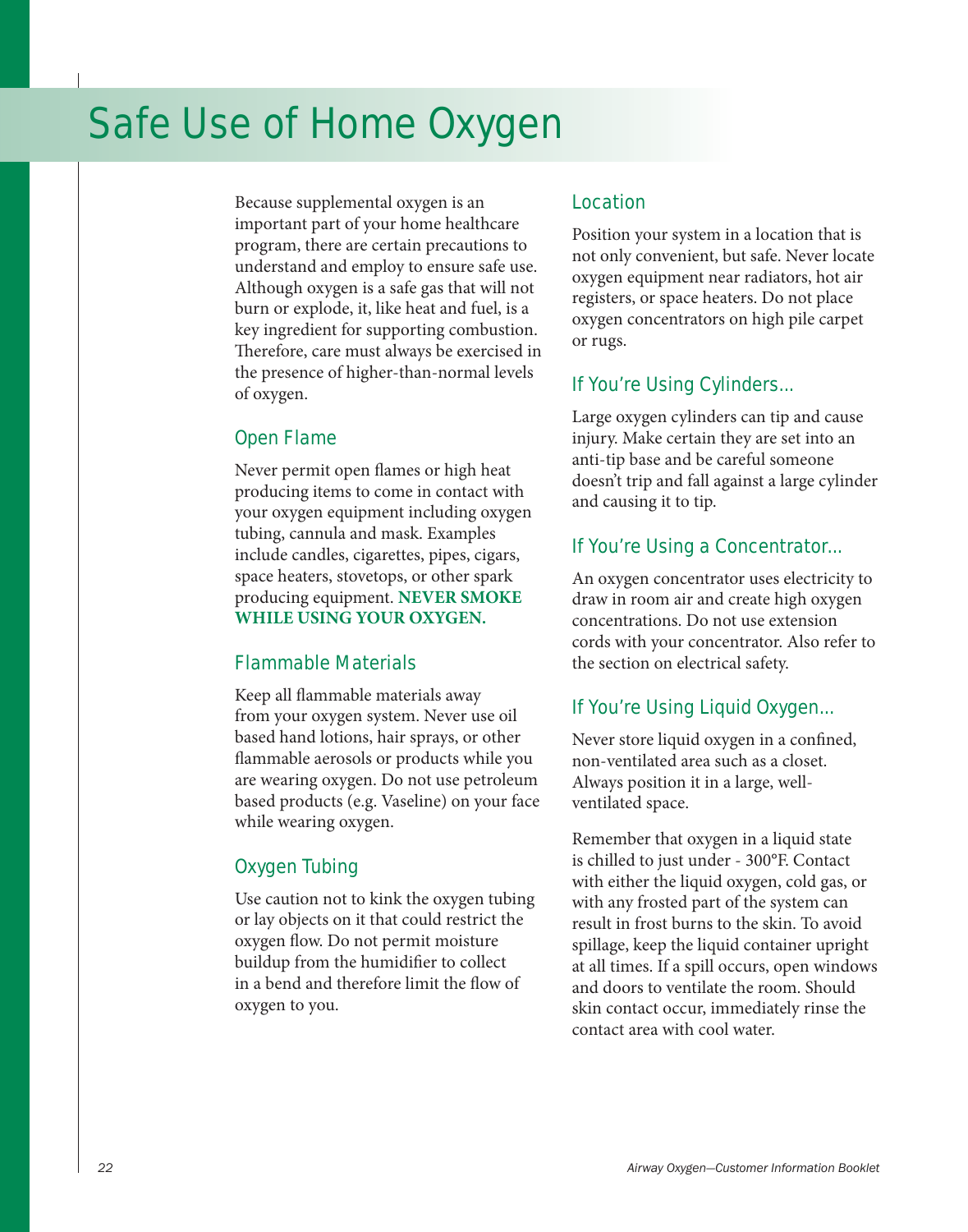# Electrical Safety

If you're using an oxygen concentrator or other electrical medical device, the following cites the three most common problems related to electrical safety:

# Ungrounded Connectors

Electrical medical equipment sometimes requires a grounded or three-prong connector. If your home is equipped with three prong receptacles, this equipment can be directly plugged in. Most older homes have only two-prong outlets. Here, a suitable adapter must be installed with the third wire properly grounded. This is for your safety as well as the safety of the equipment. If the adapter cannot be connected to a suitable ground an electrician should be consulted.

# Overload Protection

Many older residences may still use fuse boxes rather than the more modern circuit-breakers. Should fuses "blow" due to overloaded circuits, **NEVER INSERT A FUSE THAT EXCEEDS THE CURRENT RATING FOR THAT CIRCUIT.** Should fuses or circuit breakers continue to open, remove some electrical devices from that circuit. In fact, it's a good idea to remove as many electrical items as possible from circuits to which medical equipment is connected. If in doubt, contact a qualified electrical contractor.



Please post the **NO SMOKING** signs provided in the back of this booklet.

Even though you may not smoke, these signs accomplish 3 things:

- 1. Advises any visitors you may have that oxygen is present and No Smoking is allowed.
- 2. Alerts Firefighters and Rescue Personnel that there is oxygen on the premises.
- 3. Helps our delivery staff find your residence more quickly.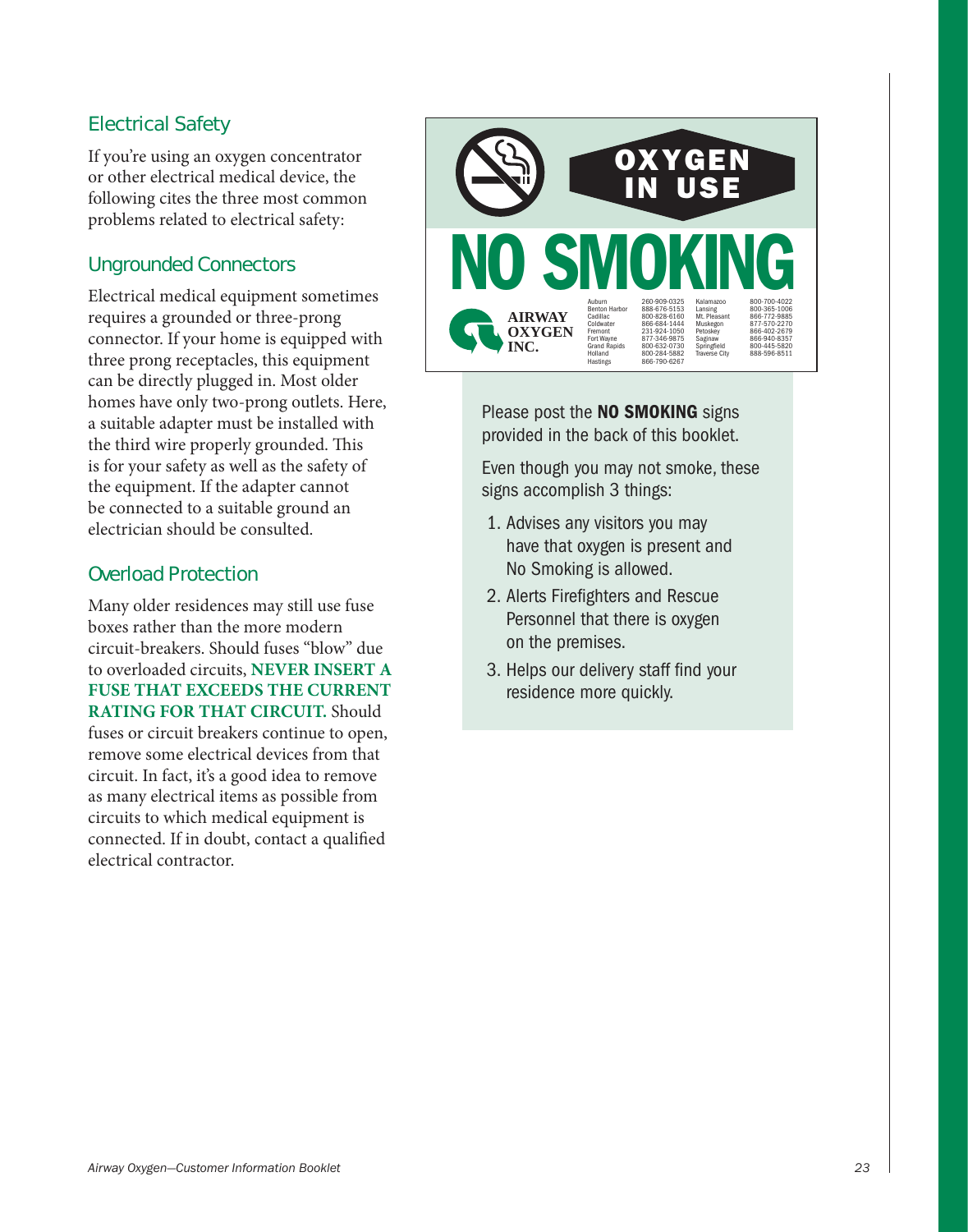# Oxygen Information

# Oxygen Concentrator

The oxygen concentrator is an electrically operated device which takes room air and separates the oxygen from the other gases and delivers more "concentrated" oxygen to you.

Oxygen concentrators are available in many different sizes and models, but they all have the same basic parts: a power switch to turn the unit on and off, a liter flow knob to regulate the liter flow as prescribed by your physician, and an alarm to alert you to a power interruption or equipment failure so you can change to your back-up tank.

- 1. Plug the concentrator's electrical cord into an outlet.
	- Keep back and sides of the concentrator at least 6 inches from drapes or walls.
	- Use an outlet which is not controlled by a wall switch.
- 2. Attach the nipple adapter (or "Christmas tree") to the concentrator outlet port and attach up to 50 feet of tubing to the adapter.
- 3. Turn the concentrator switch to "ON". It is normal for the unit to sound an alarm for a few seconds both as an "alarm test" and to tell you that the unit has not reached its correct operating pressure.
- 4. Adjust the oxygen flow by turning the liter control knob until the flow rate is set according to your doctor's order.
- 5. Next, fit the nasal cannula on your face, making sure the prongs curve into your nostrils.

# Concentrator Maintenance

The intake filter should be cleaned weekly. Wash in soapy water, rinse thoroughly,

dry with a clean towel and reattach filter to machine. The nasal cannula should be replaced at least once a month. The extension tubing should be no longer than 50 feet and replaced every three months.

# Concentrator Troubleshooting

Your concentrator has alarms which tell you if the machine is not functioning properly. Your technician will explain the alarms to you. If there is a power outage or machine malfunction, turn the concentrator off and use your back-up oxygen cylinder. Check that tubing is securely attached to the oxygen outlet and is not kinked, pinched or obstructed by heavy furniture, chairs, etc.

# Oxygen Cylinders

A large oxygen cylinder ("tank") is provided for use should your electricity go out or the concentrator malfunction. This is provided for your safety at no additional charge. **Please understand that if you refuse a back-up tank** and later call for the urgent delivery of one (such as during a power outage or equipment failure), there may be a \$75.00 delivery fee payable at the time of delivery. The same applies if you have a back up tank but refuse to use it, requiring an extra service call.

Any cylinder, whether it is the large back up tank or a portable tank, should be secured in a pouch or on a cart or stand, away from heat, open flames or individuals who are smoking. If you have extra portable cylinders, they should be stored either lying down out of the way of foot traffic or secured upright e.g. chain, cart, storage bin, in a well ventilated area. **Do not store tanks in a closet.** 

The regulator reduces the outlet pressure of the oxygen in the tank to a safe pressure for you to use it. The circular gauge displays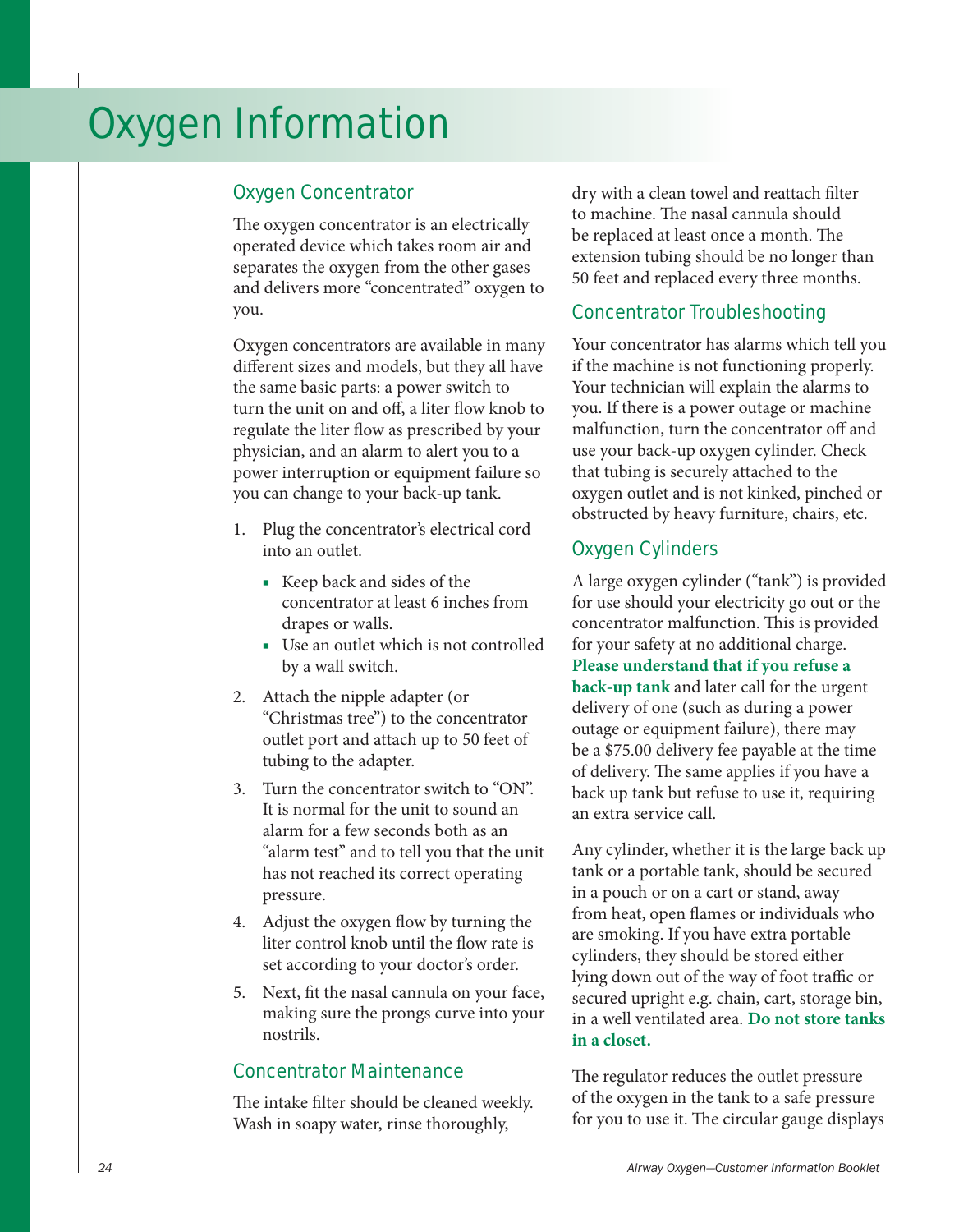the amount of oxygen remaining in the cylinder (expressed in pounds per square inch or psi). This pressure gauge will show pressure gradually dropping as the oxygen is used. A full cylinder may have between 1800-2200 psi when first turned on. **Do not be concerned because the gauge needle does not travel to the maximum pressure. 1800-2200 psi (anywhere in the green zone) is full pressure for these cylinders.**



The flow indicator shows how fast the oxygen is being delivered in liters per minute: your prescribed liter flow. When you turn the dial, the dial gauge shows how many liters per minute are flowing from the tank. When the pressure gauge reaches 500 (in the red zone) it is time to consider changing to a new tank.

# "E" Regulator Installation **Instructions**

1. Be sure washer is in place on yoke inlet. (see Figure 1)



- 2. Place regulator yoke over cylinder post valve.
- 3. Engage the indexing pins into the corresponding holes on the cylinder



*Airway Oxygen—Customer Information Booklet 25*

post valve. (see Figure 2a & b)

- 4. Tighten the "T" handle clockwise until the regulator is secure. (see Figure 3)
- 5. Attach the cannula to oxygen fitting. (see Figure 3)



6. Place the wrench supplied on top of the cylinder post valve, or use the toggle cap if available. Turn the wrench or toggle top counterclockwise until the needle on the cylinder pressure gauge shows how full the tank is. (see Figure 4)



- 7. Turn the liter flow knob clockwise until the number on the flow gauge shows the prescribed liters per minute of oxygen. (see Figure 5)
- 8. Place the nasal cannula in your nose.



9. To turn the regulator off, first turn the wrench or toggle top clockwise until it stops. The needle will gradually fall down. When the needle shows zero, then turn the liter flow knob counter to zero.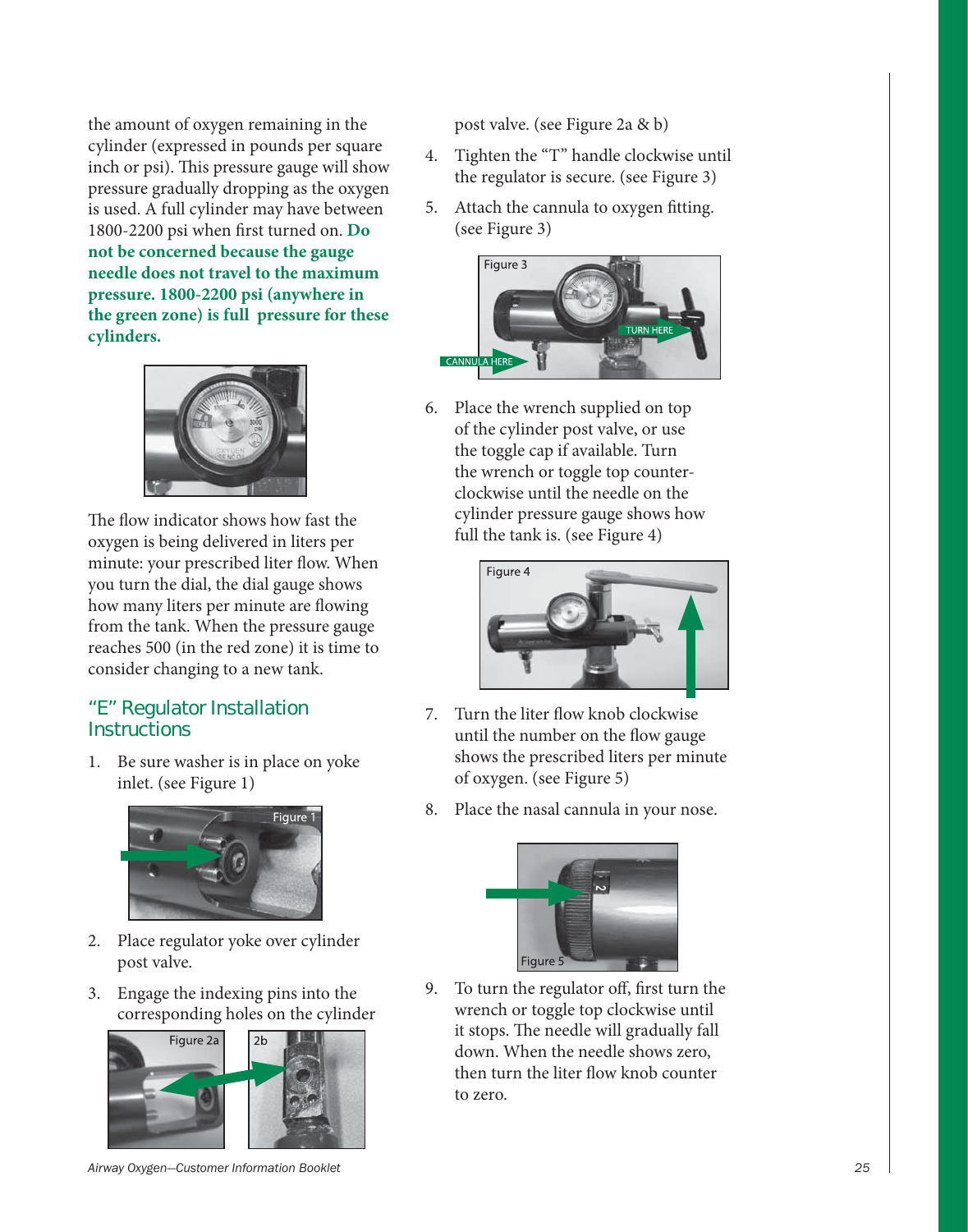# **Homefill Instructions**

- 1. Turn on Concentrator (bottom unit)
- 2. Let Concentrator run for 10 minutes
- 3. Lock Homefill cylinder into place
- 4. Turn on Homefill compressor
- 5. The "wait" light will stay on for approximately 5 minutes
- 6. Green light will come on that says "filling"
- 7. When the cylinder is done filling, the "full" light will come on. This may take up to 2 hours
- 8. Turn compressor (top unit) off and remove cylinder
- 9. If you want to fill the other cylinder, insert cylinder and turn compressor back on

# Things to remember:

- Always make sure cylinder is locked into place before turning compressor (top unit) on
- You cannot fill a cylinder with the liter flow above 3 on the concentrator (bottom unit)
- If the cylinder is above 1000 PSI the unit will not fill the tank. Turn the tank on to 2 PSI continuous and empty the tank below 1000 PSI before it will fill
- 2000 PSI is a full tank (where the green starts on the gauge)

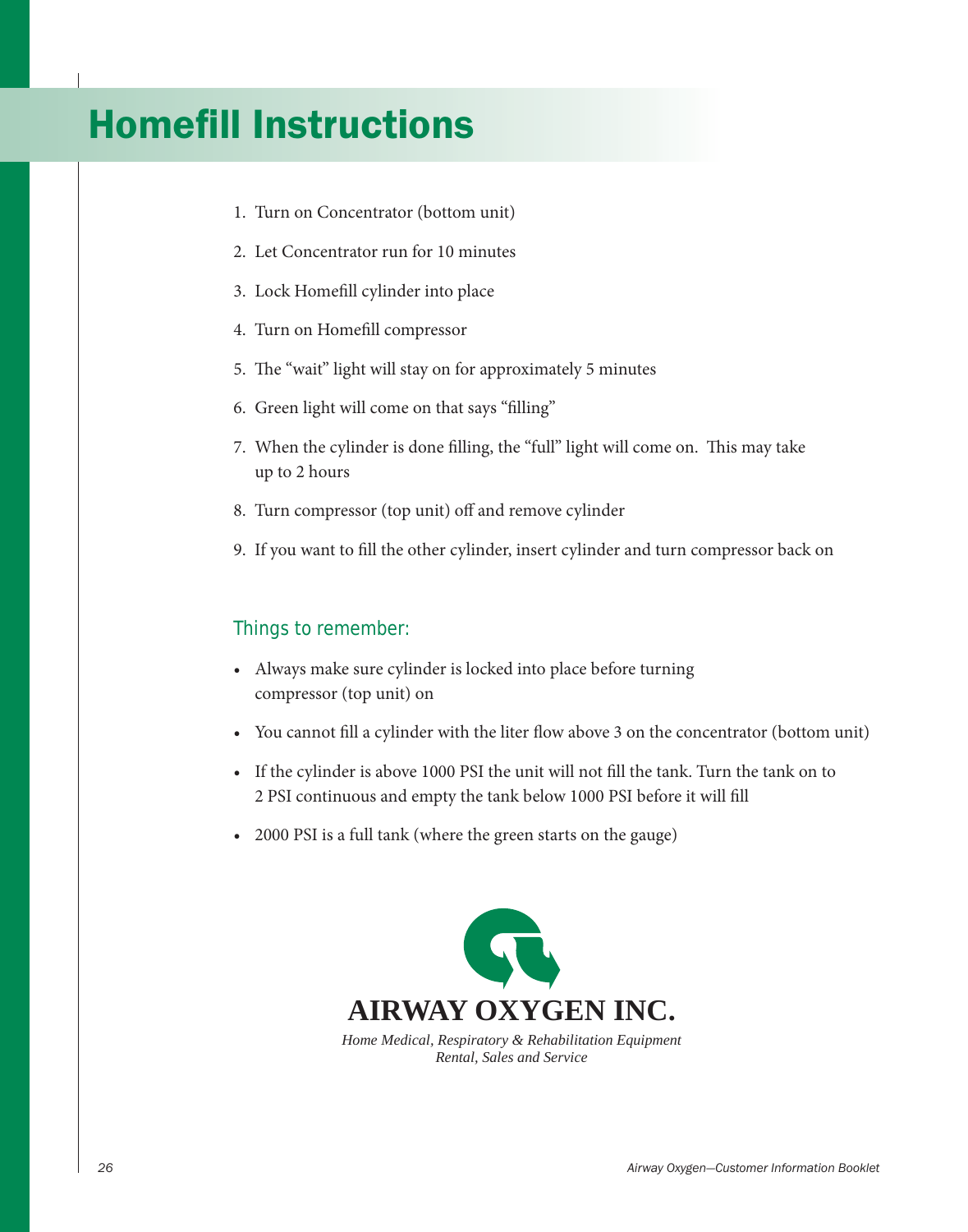# Safety Issues When Using Home **Oxygen**

- Post "No Smoking" signs in your home. This not only informs visitors that smoking is prohibited, but it also alerts emergency fire and medical personnel of the presence of oxygen.
- Smoke detectors and fire extinguishers are a particularly wise investment for a home when oxygen is present.



|          | Portable       |               |                |               |                  |           |                |                | <b>Stationary / Back-up</b>    |       |             |       |
|----------|----------------|---------------|----------------|---------------|------------------|-----------|----------------|----------------|--------------------------------|-------|-------------|-------|
|          |                | <b>B-Tank</b> |                | <b>C-Tank</b> | D-Tank<br>E-Tank |           |                |                | <b>H-Tank</b><br><b>M-Tank</b> |       |             |       |
| Size     |                | 15" H         |                | 15" H         |                  | 19" H     |                | 30" H          |                                | 48" H |             | 54" H |
|          | 3"W            |               | $4 - 1/4$ " W  |               | $4 - 1/4$ " W    |           | $4 - 1/4"$ W   |                | $6-1/2$ " W                    |       | $8-1/2$ " W |       |
|          | <b>LPM</b>     | HRS.          | <b>LPM</b>     | HRS.          | <b>LPM</b>       | HRS.      | <b>LPM</b>     | HRS.           | <b>LPM</b>                     | HRS.  | <b>LPM</b>  | HRS.  |
|          | 1              |               | 1              | 3             | 1                | $4 - 1/2$ | 1              | 8              |                                | 48    | 1           | 96    |
|          | $\overline{2}$ | 1/2           | 2              | $1 - 1/2$     | 2                | $2 - 1/4$ | $\overline{2}$ | 4              | 2                              | 24    | 2           | 48    |
| Duration | 3              |               | 3              |               | 3                | $1 - 1/2$ | 3              | 3              | 3                              | 18    | 3           | 36    |
|          | $\overline{4}$ | 1/4           | $\overline{4}$ | 3/4           | 4                |           | 4              | $\mathfrak{D}$ | $\overline{4}$                 | 12    | 4           | 24    |
|          |                |               |                |               |                  |           | 5              | $1 - 1/2$      | 5                              | 10    | 5           | 20    |
|          |                |               |                |               |                  |           | 6              | $1 - 1/4$      | 6                              | 8     | 6           | 16    |
| Wt.      |                | 3 lbs.        |                | $5-1/2$ lbs.  | $6-1/4$ lbs.     |           |                | 11 lbs.        | 73 lbs.                        |       | 135 lbs.    |       |

*Are You About to Travel with Oxygen?*

*Airway Oxygen, Inc. can help! Call your local Airway Office and ask to speak to a Customer Service Representative.* 

- *We can help make arrangements at your destination.*
- *We offer Portable Oxygen Concentrators.*
- *We suggest you have a copy of your oxygen prescription when you travel outside our service area.*

*Airway Oxygen—Customer Information Booklet 27*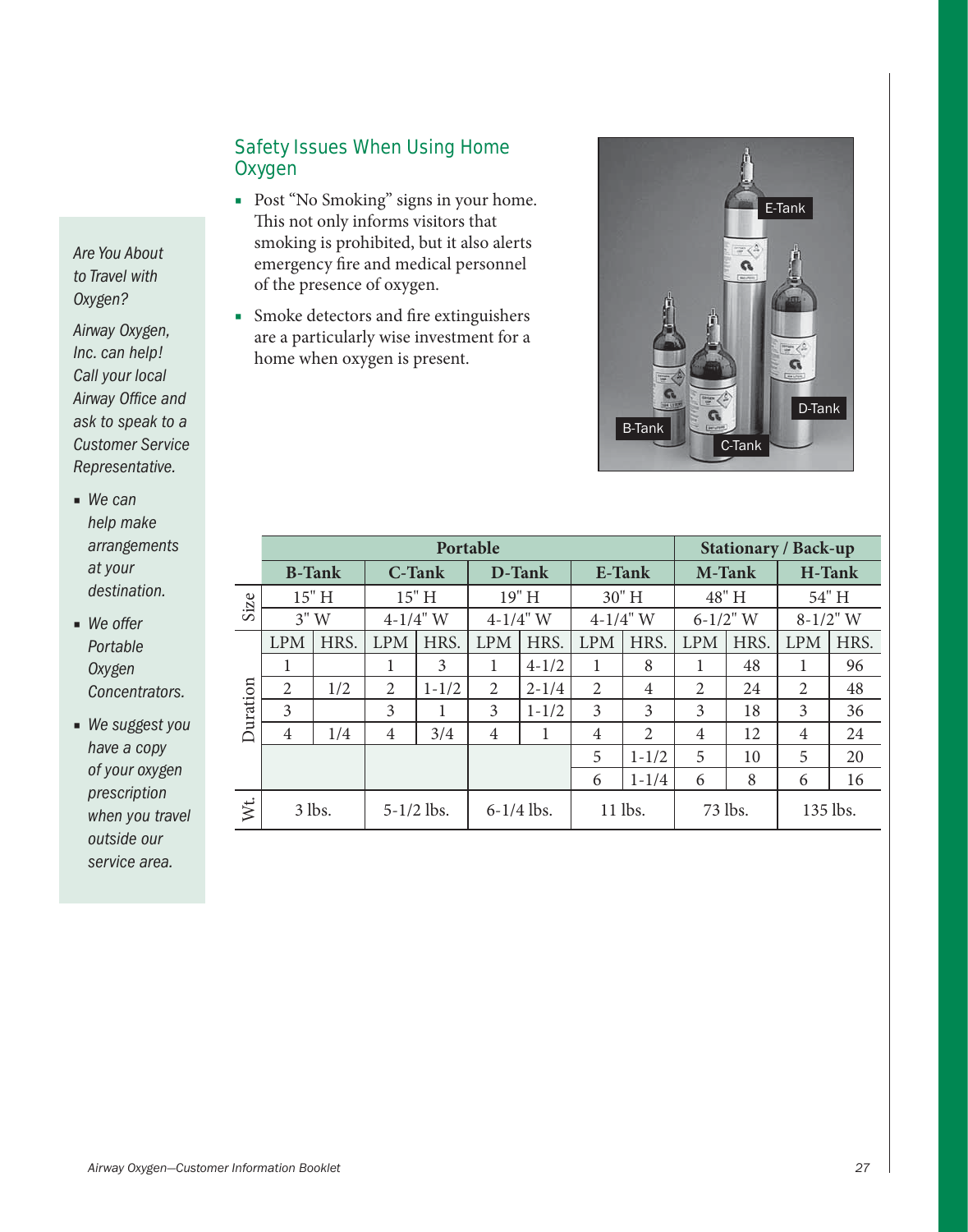| <b>Probable Cause</b><br>Symptom                          |                                                            | <b>Solution</b>                                                                                                                                            |
|-----------------------------------------------------------|------------------------------------------------------------|------------------------------------------------------------------------------------------------------------------------------------------------------------|
| Alarm:                                                    | Main Power Loss.                                           | Go on back-up tank.                                                                                                                                        |
| SHORT BEEPS,<br><b>LONG PAUSE</b>                         | Power cord NOT<br>1.<br>plugged in.                        | Insert plug into outlet.<br>1.                                                                                                                             |
| Concentrator NOT<br>operating, power<br>switch ON.        | No power at outlet.<br>2.                                  | Inspect house circuit breakers<br>2.<br>or fuses. If problem recurs, use a<br>different outlet.                                                            |
| BeepBeep                                                  | Tripped circuit<br>3.<br>breaker.                          | Call Airway Oxygen for service.<br>3.                                                                                                                      |
| Alarm:                                                    | System Failure.                                            | Go on back-up tank.                                                                                                                                        |
| CONTINUOUS                                                | Unit overheating<br>1.                                     | 1a. Remove and clean cabinet filters.                                                                                                                      |
| <b>Concentrator NOT</b><br>operating, power<br>switch ON. | due to blocked air<br>intake.                              | 1b. Move oxygen concentrator at least<br>three inches away from walls,<br>draperies or furniture.                                                          |
| Beeeeeeep                                                 | 2.<br>Insufficient power<br>at outlet.                     | Don't use extension cords. Move to<br>2.<br>another electrical outlet or circuit.                                                                          |
|                                                           | Internal repairs<br>3.<br>required.                        | Call Airway Oxygen for service.<br>3.                                                                                                                      |
| Yellow or Red                                             |                                                            | Go on back-up tank.                                                                                                                                        |
| Light Illuminated or                                      | 1.<br>Low oxygen purity.                                   | Clean or replace filters.<br>1.                                                                                                                            |
| Blinking                                                  | 2a. Kinked or blocked<br>tubing, cannula or<br>humidifier. | 2a. Inspect for kinks or blockages.<br>Correct, clean or replace item.<br>Once corrected, turn power OFF<br>for 60 seconds and then turn<br>power back ON. |
|                                                           | 2b. Flowmeter set at<br>1/2 L/min. or less.                | 2b. Reset flowmeter to prescribed<br>flowrate. If prescribed flowrate<br>is below 1/2 L/min., use the<br>Pediatric Flowmeter IRCPF16.                      |
|                                                           | Unit overheating<br>3.                                     | 3a. Remove and clean cabinet filters.                                                                                                                      |
|                                                           | due to blocked air<br>intake.                              | 3b. Move oxygen concentrator at least<br>8 inches away from walls, draperies<br>or furniture.                                                              |
|                                                           | Insufficient power<br>4.<br>at outlet.                     | Don't use extension cords. Move to<br>4.<br>another electrical outlet or circuit.                                                                          |
|                                                           | Internal repairs<br>5.<br>required.                        | 5.<br>Call Airway Oxygen for service.                                                                                                                      |
| Green Light with<br>Yellow Light<br>Flashing.             | Internal repairs<br>1.<br>required.                        | Call Airway Oxygen for service.<br>1.                                                                                                                      |

# Oxygen Concentrator Troubleshooting Guide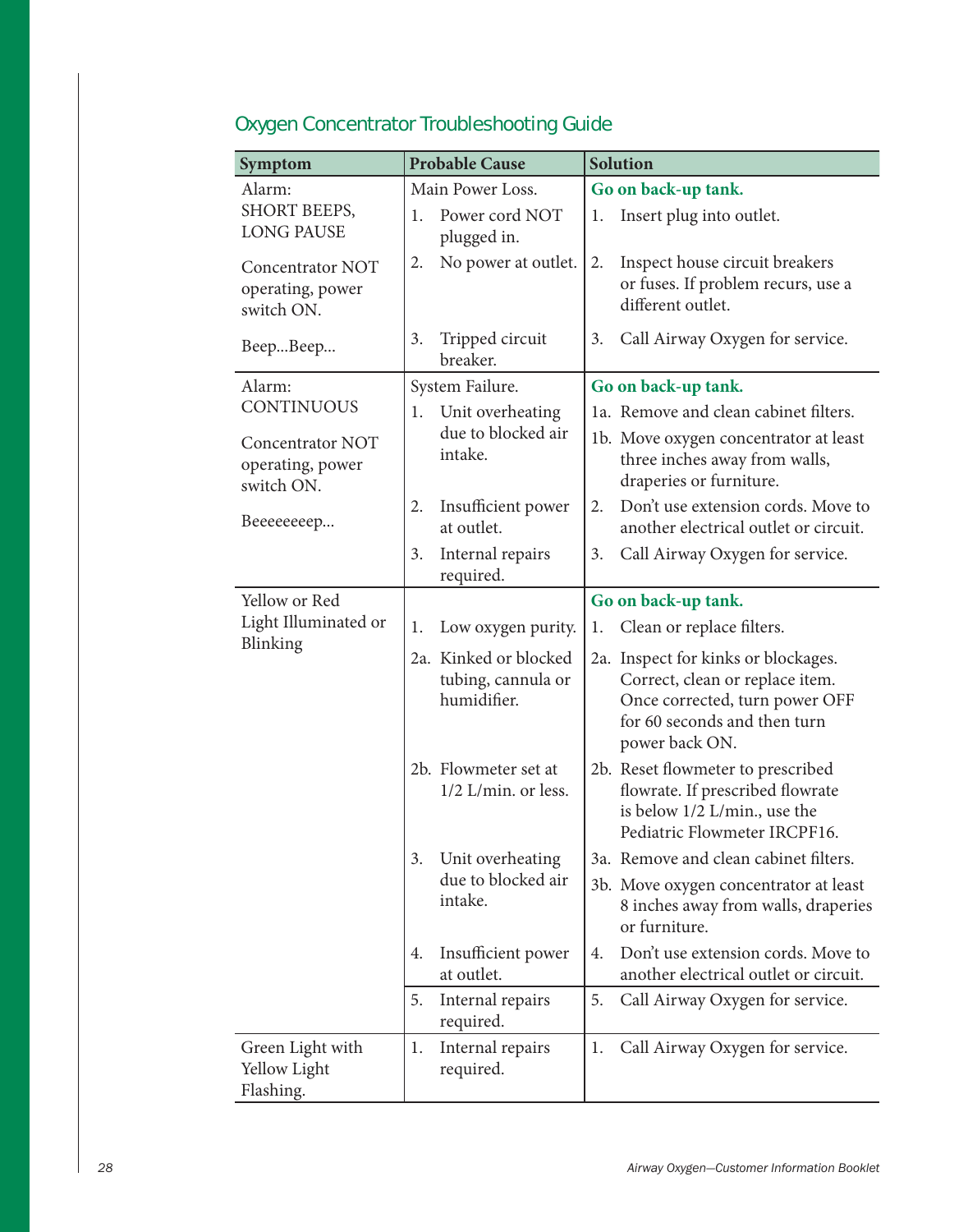# Cleaning & Maintenance Instructions

# Oxygen and Respiratory Equipment

| Oxygen                  |              |                                                                                                                           |  |  |  |
|-------------------------|--------------|---------------------------------------------------------------------------------------------------------------------------|--|--|--|
| Concentrator            | Weekly       | Remove intake filter and rinse under water to remove<br>dust particles, wring dry with a clean towel before<br>replacing. |  |  |  |
| Liquid Unit             | Weekly       | Dust unit with clean lint-free cloth; empty drain bottle,<br>if applicable.                                               |  |  |  |
| Nasal Cannula           | Monthly      | Discard and replace. Change more frequently if you<br>have a cold.                                                        |  |  |  |
| <b>Extension Tubing</b> | Three Months | Discard and replace.                                                                                                      |  |  |  |

| <b>Hand-Held Nebulizers</b> |                     |                                                                                                                                                                      |  |  |  |
|-----------------------------|---------------------|----------------------------------------------------------------------------------------------------------------------------------------------------------------------|--|--|--|
| Neb Cup                     | Each Treatment      | Disassemble into various parts; rinse well with hot<br>water.                                                                                                        |  |  |  |
|                             |                     | Allow to air dry on clean paper towel; store in clean<br>storage bag until next use.                                                                                 |  |  |  |
|                             | Every Three<br>Days | Wash all parts in dishwasher or soak all parts in 1:3<br>white vinegar to water solution for 20 minutes. Allow all<br>parts to dry, then store in clean storage bag. |  |  |  |
|                             | Six Months          | Replace nebulizer cup.                                                                                                                                               |  |  |  |
| Compressor                  | Six Months          | Check and/or replace filter assembly.                                                                                                                                |  |  |  |

|            | <b>Suction Machine</b> |                                                                                                                                        |  |  |  |
|------------|------------------------|----------------------------------------------------------------------------------------------------------------------------------------|--|--|--|
| Canister   | Daily                  | Discard contents into toilet; wash with warm soapy<br>water; rinse well.                                                               |  |  |  |
|            | Weekly                 | Clean canister as above, then soak in a 1:3 ratio of white<br>vinegar to water solution for 20 minutes; rinse and air<br>dry.          |  |  |  |
| Tubing     | Each Use               | Suction up a small amount of water after each use to<br>clear tubing of secretions.                                                    |  |  |  |
|            | Weekly                 | Wash tubing in warm soapy water, rinse well then soak<br>in a 1:3 ratio of white vinegar to water solution for 20<br>minutes; air dry. |  |  |  |
| Tonsil Tip | Daily                  | Wash in warm soapy water, rinse well, air dry.                                                                                         |  |  |  |
| (Yankauer) | Weekly                 | Wash, rinse then soak in a 1:3 white vinegar to water<br>solution for 20 minutes, rinse well, air dry.                                 |  |  |  |

*\*\* Frequency of suction catheter cleaning or changes will depend on technique used (clean vs. sterile technique). Check with your physician's office.*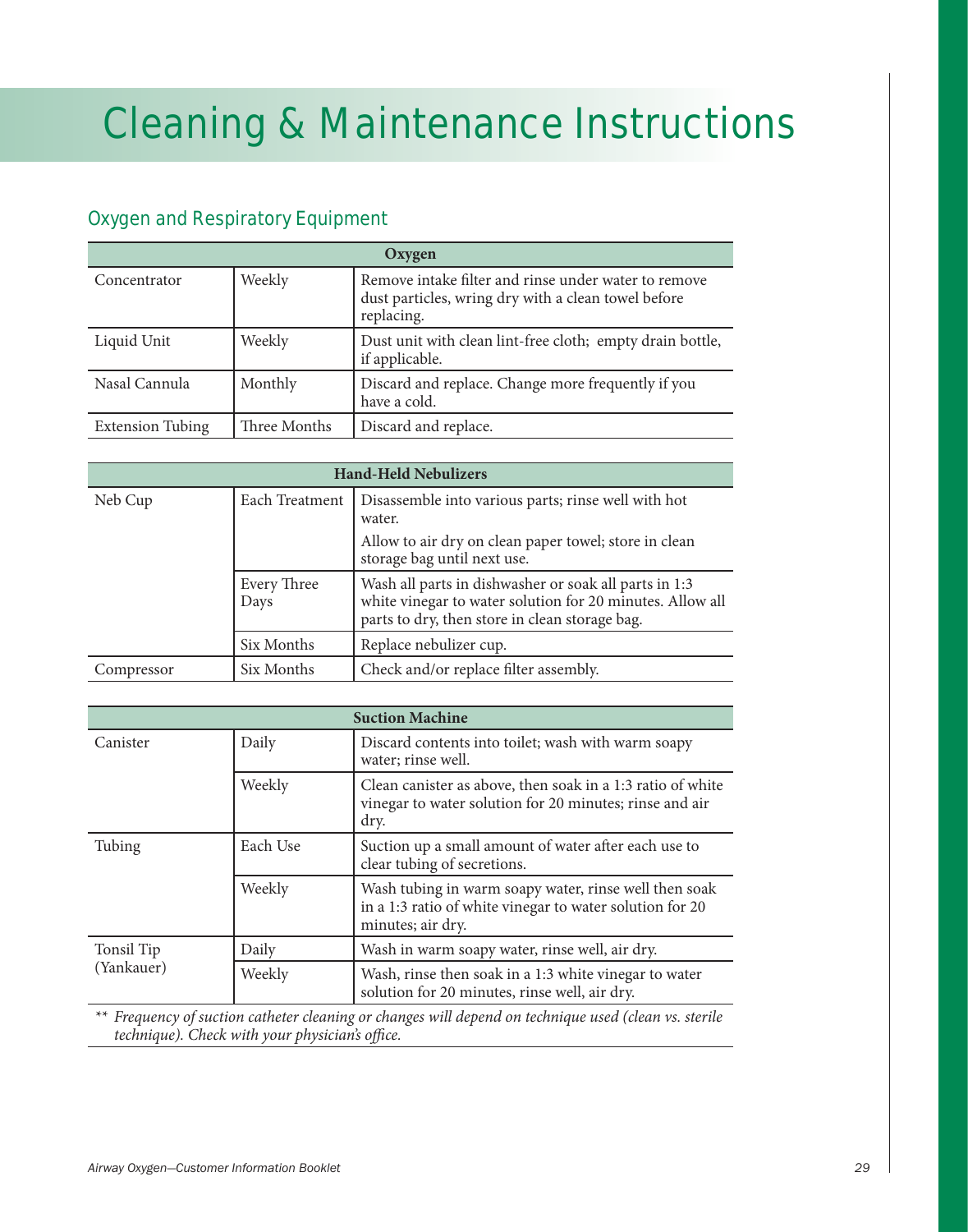| Maintaining Your CPAP/Bi-level Unit        |               |                                                                                                                                                  |  |  |  |  |  |
|--------------------------------------------|---------------|--------------------------------------------------------------------------------------------------------------------------------------------------|--|--|--|--|--|
| <b>Blower Unit</b>                         | As Needed     | Wipe the unit with a damp cloth and mild dish<br>detergent. Allow the unit to dry before plugging the unit<br>in.                                |  |  |  |  |  |
| Mask.<br>Nasal Pillows &<br>Swivel Adaptor | Daily         | Wash with mild soapy water (Ivory soap recommended)<br>and rinse well. Never clean the mask with alcohol.                                        |  |  |  |  |  |
| Headgear &<br>Chin Strap                   | Weekly        | Hand wash in a standard laundry detergent and air dry.<br>Do not use bleach. Do not dry in a dryer or iron the<br>headgear or chin strap.        |  |  |  |  |  |
|                                            | $Six$ Months* | Replace headgear/chin strap.                                                                                                                     |  |  |  |  |  |
| Tubing                                     | Weekly        | Wash in mild soapy water (Ivory), rinse well and hang<br>to dry.                                                                                 |  |  |  |  |  |
|                                            | Three Months* | Replace tubing.                                                                                                                                  |  |  |  |  |  |
| Humidifier-                                | Daily         | Wash in mild soapy water (Ivory) and rinse well.                                                                                                 |  |  |  |  |  |
| Cool                                       | Monthly       | Soak the humidifier for 20 minutes in a solution<br>containing 1 cup white vinegar and 3 cups of distilled<br>water. Rinse well with warm water. |  |  |  |  |  |
| Humidifier-                                | Daily         | Wash in mild soapy water (Ivory) and rinse well.                                                                                                 |  |  |  |  |  |
| Heated                                     | Monthly       | Soak the humidifier for 20 minutes in a solution<br>containing 1 cup white vinegar and 3 cups of distilled<br>water. Rinse well with warm water. |  |  |  |  |  |
|                                            | $Six$ Months* | Replace chamber.                                                                                                                                 |  |  |  |  |  |
| Filters                                    | Weekly        | Philips Respironics "Pollen" Filter-Wash with soapy<br>water, rinse well and allow to dry before placing in unit.                                |  |  |  |  |  |
|                                            | Monthly*      | Philips Respironics "Ultrafine" Filter-Replace.                                                                                                  |  |  |  |  |  |
|                                            |               | ResMed "Ultrafine" Filter-Replace.                                                                                                               |  |  |  |  |  |

**Ask your Airway Oxygen representative about our CPAP wipes and sanitizing machines for ease of cleaning.**



*30 Airway Oxygen—Customer Information Booklet* \* Individual insurance plans vary as to frequency of covering supplies.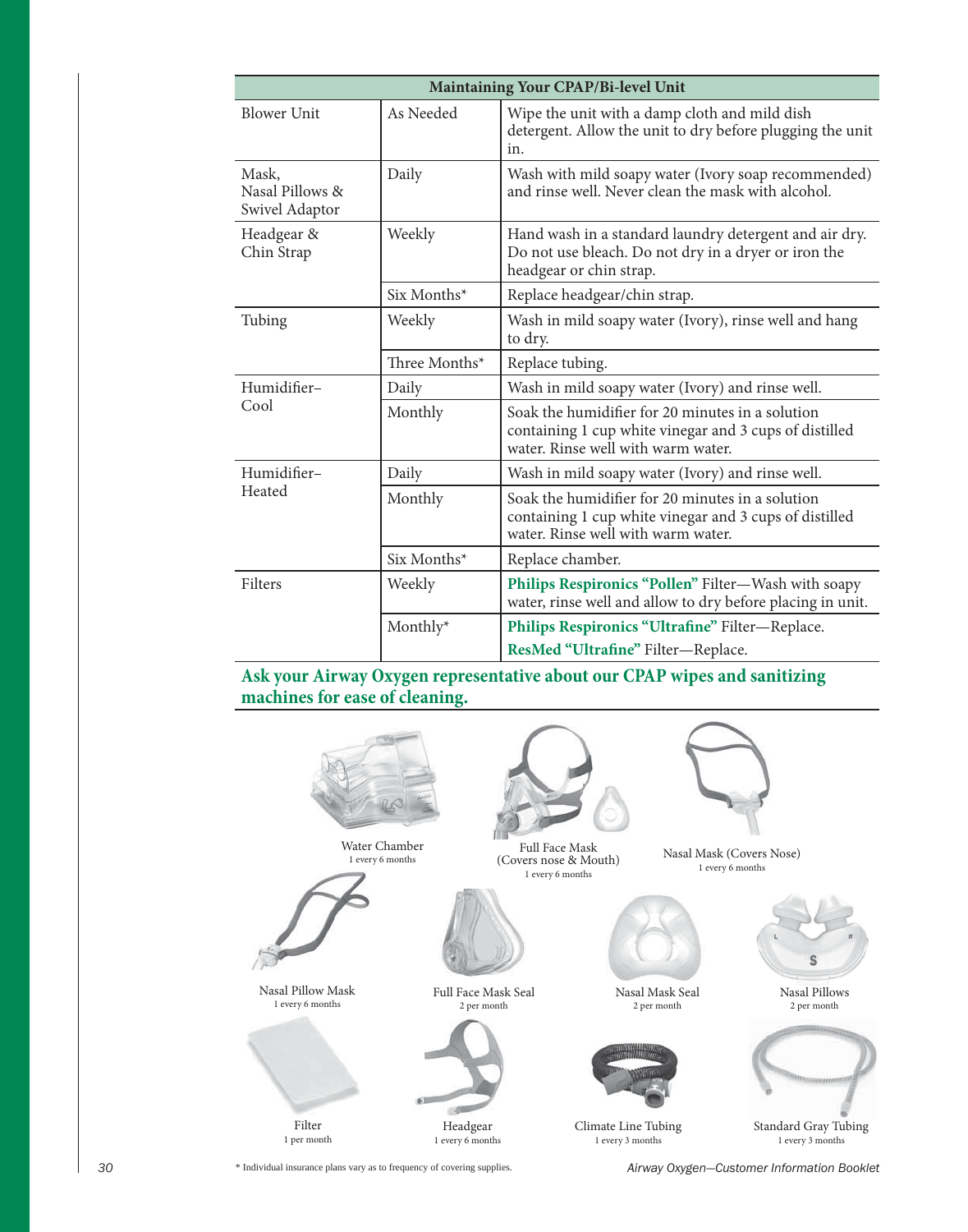# **OXYGEN N USE**

**AIRWAY OXYGEN INC.**

**NO SMOKING SUBARU 260-909-0325 Kalamazoo** 

260-909-0325 Benton Harbor 888-676-5153<br>Cadillac 800-828-6160 Cadillac 800-828-6160<br>Coldwater 866-684-1444 Coldwater 866-684-1444<br>Fremont 231-924-1050 Fremont 231-924-1050<br>Fort Wayne 877-346-9875 Fort Wayne 877-346-9875<br>Grand Rapids 800-632-0730 Grand Rapids 800-632-0730<br>Hastings 866-790-6267 Hastings 866-790-6267<br>
Holland 800-284-5882 800-284-5882

Kalamazoo 800-700-4022 Lansing 800-365-1006<br>Mt. Pleasant 866-772-9885 Mt. Pleasant 866-772-9885<br>Muskegon 877-570-2270 Muskegon 877-570-2270 Petoskey 866-402-2679<br>Saginaw 866-940-8357 Saginaw 866-940-8357 Springfield 800-445-5820 888-596-8511

# **OXYGEN USE**



Hastings 866-790-6267<br>
Holland 800-284-5882

260-909-0325 Benton Harbor 888-676-5153<br>Cadillac 800-828-6160 Cadillac 800-828-6160<br>Coldwater 866-684-1444 Coldwater 866-684-1444<br>Fremont 231-924-1050 Fremont 231-924-1050 Fort Wayne 877-346-9875<br>Grand Rapids 800-632-0730 Grand Rapids 800-632-0730<br>Hastings 866-790-6267 800-284-5882

800-700-4022 Lansing 800-365-1006<br>Mt. Pleasant 866-772-9885 Mt. Pleasant 866-772-9885<br>Muskegon 877-570-2270 Muskegon 877-570-2270 Petoskey 866-402-2679<br>Saginaw 866-940-8357 Saginaw 866-940-8357 Springfield 800-445-5820 888-596-8511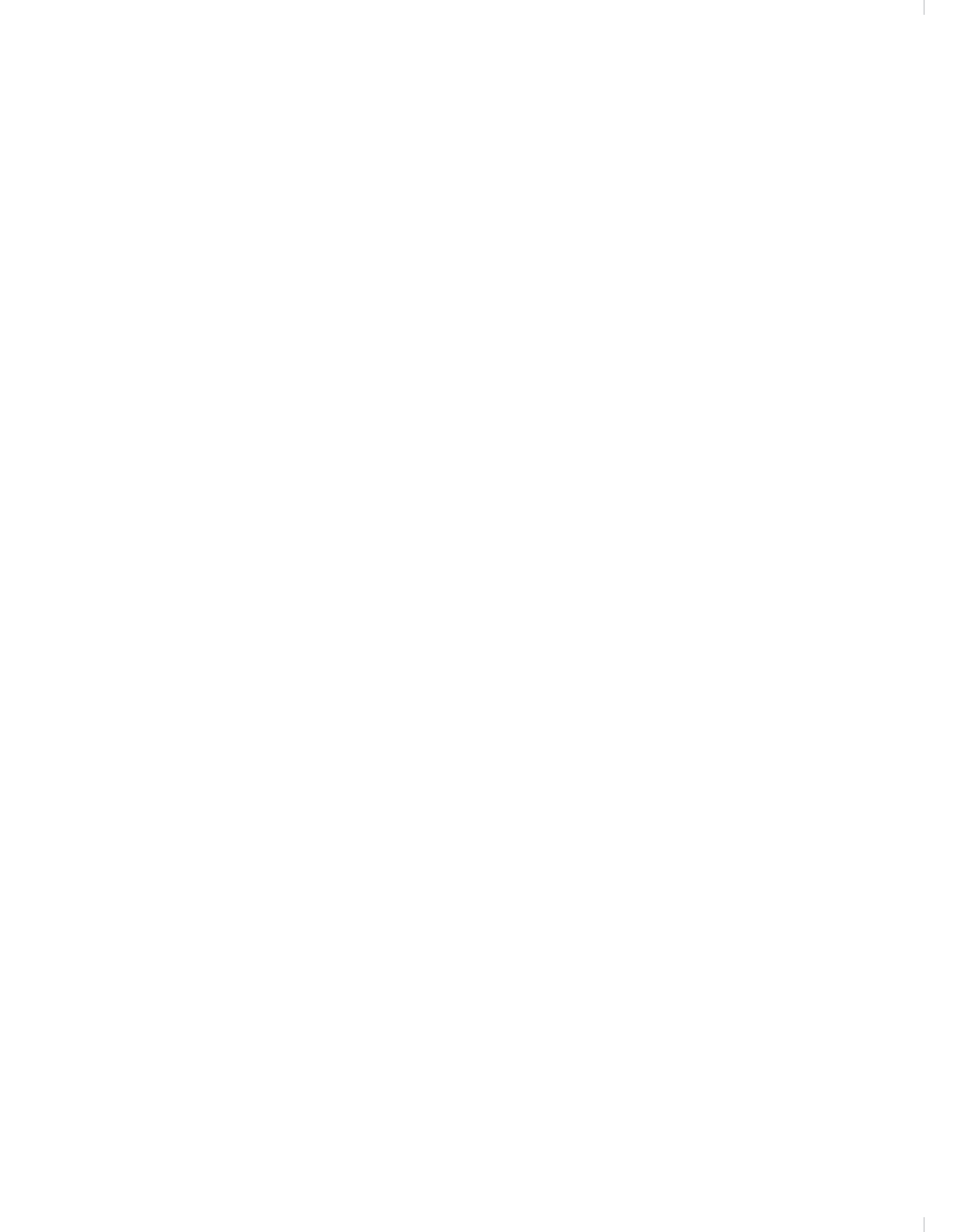# Acknowledgement of Receipt of Customer Information Booklet

I have received the Customer Information Booklet from Airway Oxygen Inc., either today or in the past. I am either the patient or a representative of the patient signing on his or her behalf. A representative from Airway Oxygen Inc. has explained the various sections in the booklet, and I have had an opportunity to ask questions. I have received the following information:

# ■ **Important Insurance / Capped Rental Information (***see page 7***)<br>■ Respiratory Equipment Cleaning Guidelines ■ Customer Satisfaction Survey**

- Respiratory Equipment Cleaning Guidelines
- How and When to Order Additional Supplies Travel Information
- Written Equipment Instructions *(if applicable)* How to Access the Following:
- Home Care Services Provided by Airway Oxygen Inc. Privacy Notice<br>■ Health and Safety information Client Rights and
- 
- Benefit of any Manufacturer's Warranty
- 
- 
- -
	- Client Rights and Responsibilities<br>- Medicare Supplier Standards
	-
	- How to Register a Complaint

In addition to the booklet, my initials indicate I have received the following manufacturer's manual or the **BLUE Sheet** equipment instructions:

| Apnea Monitor                | <b>Medication Instructions</b> | Phototherapy         |
|------------------------------|--------------------------------|----------------------|
| Bathroom                     | Nebulizer                      | Rails                |
| Commode                      | Over Bed Table                 | Trapeze              |
| CPAP / BiPAP                 | Oximeter                       | Ventilator           |
| Food Pump                    | <b>COXYGEN</b> Concentrator    | Walker, Wheeled      |
| Home Care Bed                | ____ Oxygen Conserving Device  | Walker, Folding      |
| Lift Chair                   | ___ Oxygen Tanks               | Wheelchair, Standard |
| <b>Low Air Loss Mattress</b> | $\_\,$ P.O.V. (Scooter)        | Other:               |
|                              | Patient Lift                   |                      |

# Delivery Checklist

The technician or therapist has verbally reviewed the following proper use of equipment with me including:

- Basic Purpose and Operating Instructions Back-up Equipment or Procedures
- 
- 
- 
- 
- 
- Safety Precautions<br>■ Any Maintenance to be Performed by Customer<br>■ Importance of Following Physician's Order
	- Importance of Following Physician's Order
- Troubleshooting Emergency Plan if Service is Interrupted
- Correct Use of Supplies/Accessories **Equipment Functioning Properly at Time of Delivery**

All electrical equipment rented or purchased from Airway should be properly grounded per manufacturer's recommendations. It is the responsibility of the customer to assure that those electrical outlets in the home being used for medical equipment are grounded.

I am aware that I should call Airway Oxygen with any questions or problems I have related to my equipment and supplies, or the billing of such. The phone numbers for each location are listed in this booklet, and I understand the company provides emergency service 24 hours per day. I understand that I have a right to participate in decisions regarding my plan of care.

A representative from Airway has done an assessment of my home as it relates to the services provided. **Good communication and awareness of safety issues play an important part in my healthcare.** I understand I assume the responsibility to make changes needed to improve the safety of my environment, and have been informed of the importance of communicating safety concerns about my equipment or services by calling Airway Oxygen with those concerns. I will call Airway Oxygen immediately if I experience any injury while using the equipment.

| Patient Name:                |              | $\sim$ $\sim$ +<br>ALLI. | Jate: |
|------------------------------|--------------|--------------------------|-------|
|                              | (PRINT NAME) |                          |       |
| Patient/Caregiver Signature: |              |                          |       |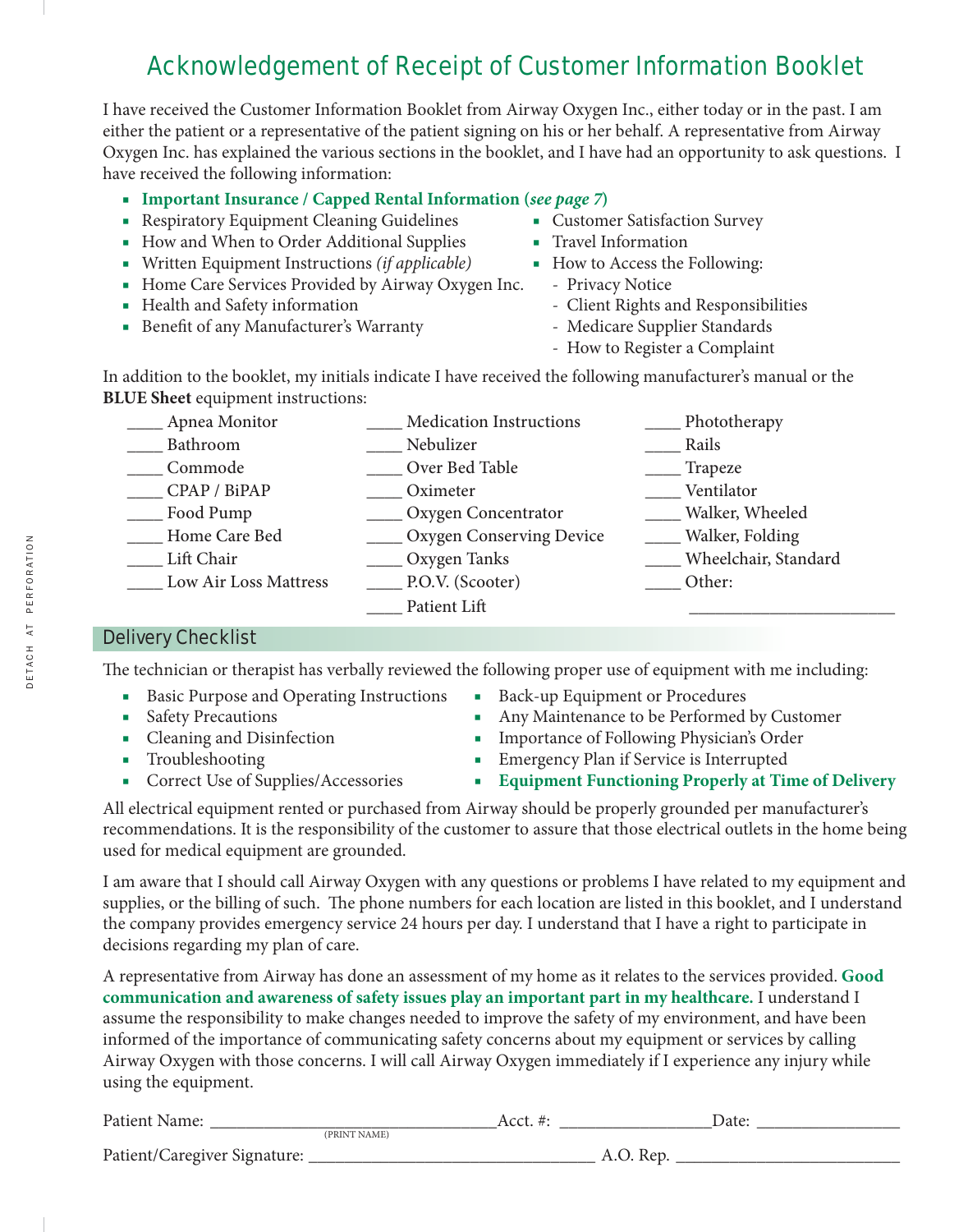Account #:  $\qquad \qquad$  Customer Initials:

## Home Safety Assessment

❏Customer pick-up ❏ Delivery other than home ❏Environment is safe for use and applicable items below have been addressed: Ungrounded outlets Use of multiple extension cords Lack of functioning fire extinguishers Loose uneven flooring or steps Lack of functioning smoke detectors Pests/dusty/dirty environment Smokers in residence Lack of adequate space for equipment Narrow doorways Throw rugs / torn carpet No phone service Bed side rails *(DO NOT use for body positioning)*<br>Inadequate lighting Excessive clutter; pathways not clear Excessive clutter; pathways not clear Other  $\Box$ 

# Functional/Psychosocial Assessment

❏No limitations noted that would affect use of equipment provided

❏Able and willing caregiver available; or ❏ No caregiver needed.

**Adaptations in teaching done to accommodate:**

Sight limitations Anxiety with service/equipment Speech limitations Forgetful/disoriented Knowledge/memory impairment Limited dexterity/weakness Limited mobility Language barrier

Hearing limitations Reluctance to accept need for equipment

# Educational Assessment

# Able to do return demonstration on equipment or supplies □ Yes □ No (if no please explain below)

## Equipment Functionality & Safety Assessment

**Wheelchair:** proper wheel lock usage, folding and un-folding, anti-tippers, foot riggings adjusted to patient and removeable, narrow doorways/safety precaution, uneven ground/curbs, do not use on stairs or escalators, thick carpeting, explain detachable armrests, safety when transferring.

**Bed:** traffic areas clear and clutter free, bed rails not used for patient positioning, manual emergency crank, obstruction free from all moving parts of the bed including under the bed. Do not use extension cords, caster locks engaged, be aware of electrical cord placement to prevent falls and safety hazards, no smoking in bed.

**Std Walkers:** proper adjustment of walker to patient's needs, proper folding and unfolding of the walker, uneven flooring/walkways clear of clutter and or rugs, proper usage on stairs, glide brake operation.

**Rollator Walkers:** proper adjustment of walker to patient's needs, proper usage of hand brakes, proper folding and unfolding of the walker, uneven flooring/walkways clear of clutter and or rugs, 10lb pouch/basket limit.

**Low Air Loss Mattress:** Explain CPR valve, advise on reducing bed rail entrapment issues, secure corner strapdowns of the mattress, be aware of electrical cord placement to prevent falls and safety hazards, no smoking in bed.

**Patient Lifts:** spread base to ensure maximum stability, how to adjust sling straps/chains to meet patient needs, raising the boom properly, explain how to proper use release valve for lifting and lowering patient, checking for possible patient pinch points.

**Bath Seats/Transfer Benches:** how to check for stability in the shower/bathtub, how to adjust seat height, explain half in half out for transfer benches.

**Commodes:** how to adjust height, emptying the commode bucket, how to use drop arms if applicable.

**Knee Walkers:** proper adjustment of knee walker to patient's needs, proper usage of the knee walker hand brakes, proper folding and unfolding of the knee<br>walker, uneven flooring/walkways clear of clutter and other obstruc

**Oxygen:** Explain importance of No Smoking signs, explained about flammable and petroleum based products with oxygen, explained about oxygen tubing and potential tripping hazards, no open flames near oxygen.

\_\_\_\_\_\_\_\_\_\_\_\_\_\_\_\_\_\_\_\_\_\_\_\_\_\_\_\_\_\_\_\_\_\_\_\_\_\_\_\_\_\_\_\_\_\_\_\_\_\_\_\_\_\_\_\_\_\_\_\_\_\_\_\_\_\_\_\_\_\_\_\_\_\_\_\_\_\_\_\_\_\_\_\_\_\_\_\_\_ \_\_\_\_\_\_\_\_\_\_\_\_\_\_\_\_\_\_\_\_\_\_\_\_\_\_\_\_\_\_\_\_\_\_\_\_\_\_\_\_\_\_\_\_\_\_\_\_\_\_\_\_\_\_\_\_\_\_\_\_\_\_\_\_\_\_\_\_\_\_\_\_\_\_\_\_\_\_\_\_\_\_\_\_\_\_\_\_\_

Comments: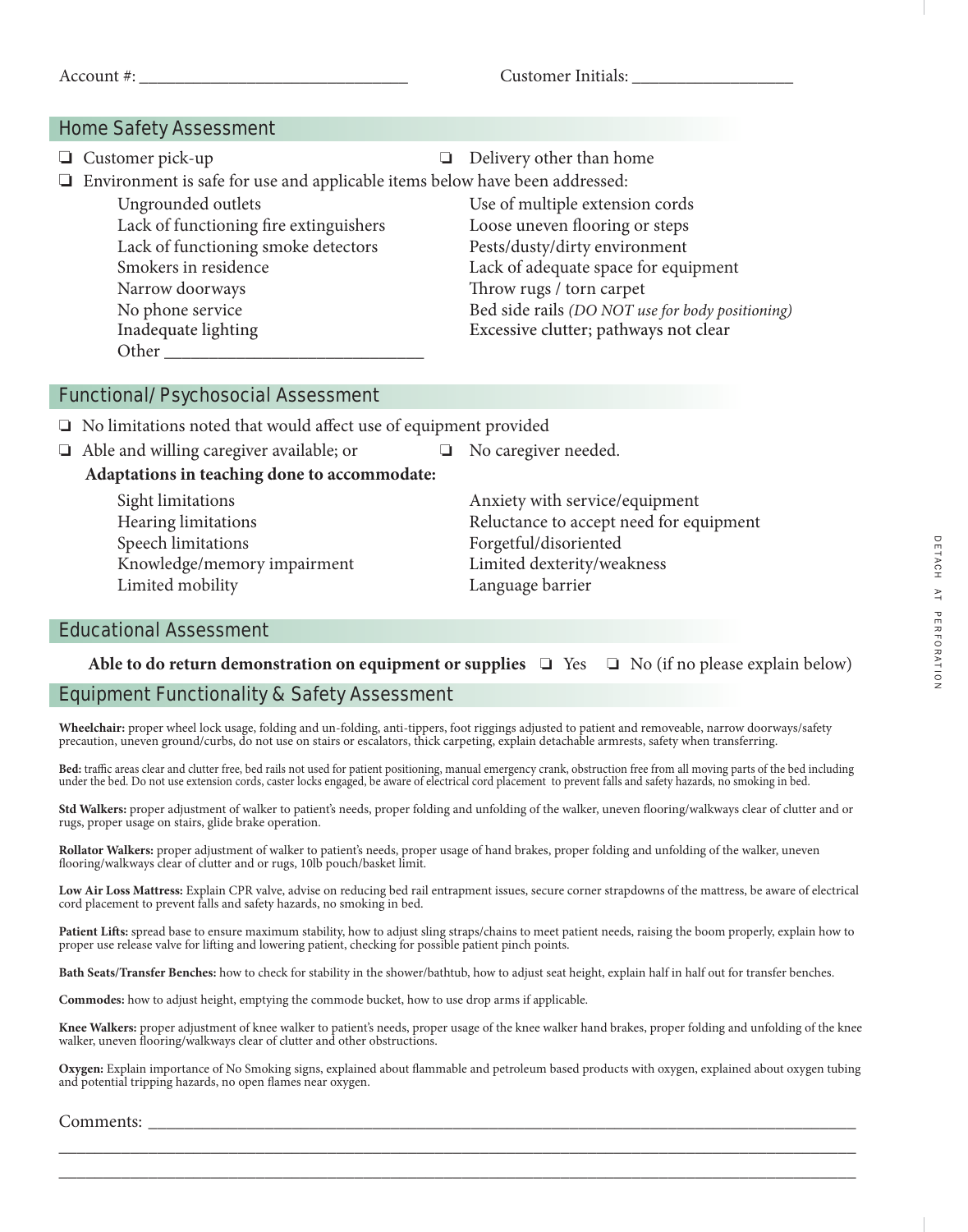Be involved...

*People like the comfort, familiarity and freedom that staying in their own home affords them. In a 2000 AARP nationwide survey of Americans 75 and older, 95 percent said they "strongly agree" that they want to stay in their home. Whether someone is recuperating from an illness or is experiencing increasing frailty, home-based care is still the first choice for most individuals.*

*Homecare is a vital part of the health care system, and Airway Oxygen plays a vital role. Supplying individuals with home medical equipment helps the individual participate in home-based care. Everyone plays a part in making health care safe and effective—family members, caregivers, physicians, healthcare professionals and equipment suppliers. YOU play an important role in your care also.*

Your participation...

*Your participation in planning your care is important. We appreciate and encourage your input regarding the equipment and supplies provided to you. If what we have provided to you does not meet your needs or expectations, we want to know!*

*We want to make sure that you use any medical equipment or supplies safely. Should you ever experience any injury using equipment provided to you, we ask that you call your local Airway Oxygen. We will follow up with any safety concerns you may have.*